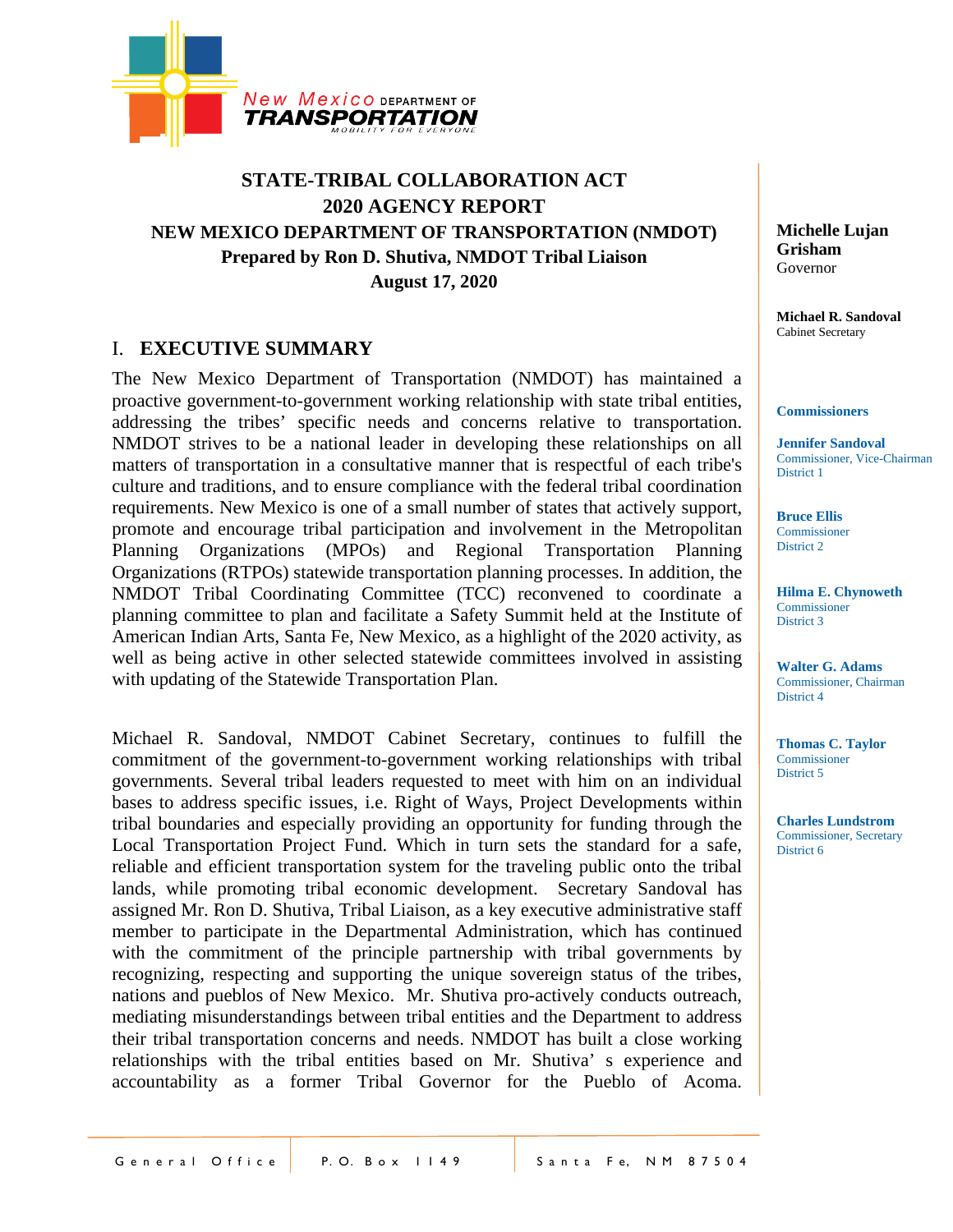NMDOT, with the leadership of Secretary Sandoval, has assisted the tribal entities during this COVID-19 pandemic by providing Reader Boards to announce the closure of the tribal communities, especially to inform the tourist wanting to visit the tribal communities. In addition, even delivering of water for one of the tribal entity's livestock. Along with the coordination of other state agencies for the delivery of the much needed PPE supplies and materials, food and water.

# II. **AGENCY OVERVIEW / BACKGROUND**

The NMDOT continues to articulate it's 2040 Plan vision as *"A safe and sustainable multimodal transportation system that supports a robust economy, fosters healthy communities and protects New Mexico's environment and unique cultural heritage."* The Department's goals are as follow:

- 1. Operate with Transparency and Accountability
- 2. Improve Safety and Public Health for All System Users
- 3. Preserve and Maintain Our Transportation Assets for the Long Term
- 4. Provide Multimodal Access and Connectivity for Community Prosperity
- 5. Respect New Mexico's Cultures, Environment, History and Quality of Life

# III.**AGENCY EFFORTS TO IMPLEMENT POLICY**

Former NMDOT Cabinet Secretary, Gary Giron, formally signed and adopted the State-Tribal Consultation, Collaboration and Communication Policy on December 18, 2009, and since that time:

- NMDOT has continued its commitment to the principle of partnership with tribal governments. NMDOT recognizes respects and supports the unique sovereign status of the tribes and pueblos in New Mexico.
- In accordance with the provisions of the State Tribal Collaboration Act (STCA) on partnership with tribal governments, NMDOT has, with the assistance of its Tribal Liaison, Ron D. Shutiva, pro-actively consulted with the tribal entities in addressing their transportation concerns and needs.

# IV.**CURRENT AND PLANNED PROGRAMS AND SERVICES FOR AMERICAN INDIANS/ALASKA NATIVES**

The following is a listing of current programs and services that NMDOT provides to tribal entities as part of the statewide transportation-planning program:

## **Multimodal Planning and Programs Bureau**

The Multimodal Planning and Programs Bureau (MPPB) is charged with developing the statewide long range multimodal transportation plan called the New Mexico 2040 Plan (or simply, 2040 Plan), the State Freight Plan, NMDOT's Public Involvement Plan (PIP) and the Strategic Highway Safety Plan (SHSP). The Bureau ensures compliance with federal and state planning regulations for Metropolitan Planning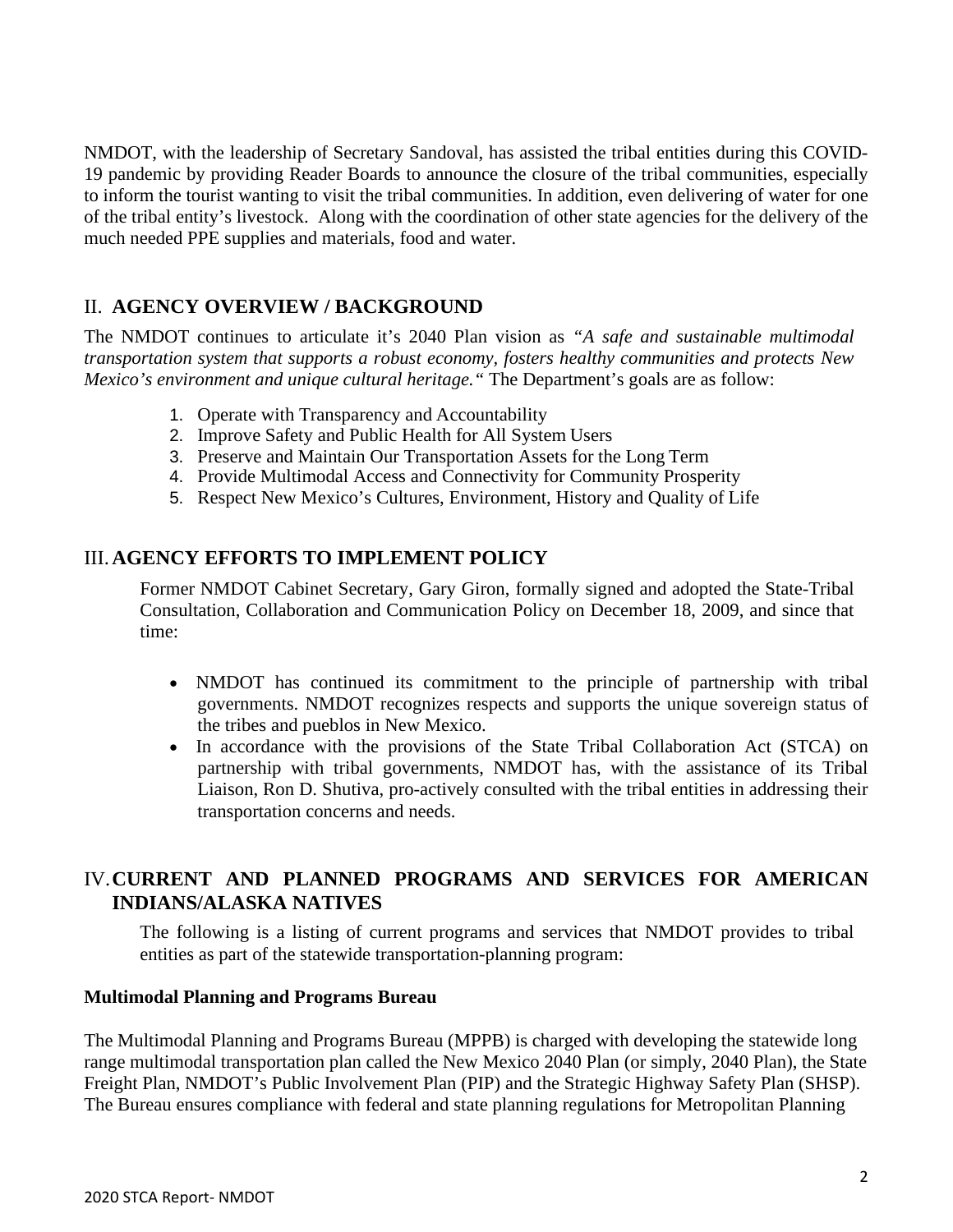Organizations (MPOs) and, for the non-metropolitan consultation process, through working with Regional Transportation Planning Organizations (RTPOs). The Bureau oversees the Bicycle/Pedestrian/Equestrian (BPE) Program, Transportation Alternatives Program (TAP), Recreational Trails Program (RTP), and Highway Safety Improvement Program (HSIP), as well as projects previously funded through the Safe Routes to School and Scenic Byways programs. The Bureau's activities and projects are included in the Planning Division's [Planning Work Program.](https://www.dot.state.nm.us/content/nmdot/en/Planning_Division.html#PWP)

# **Jessica Griffin, AICP, Bureau Chief**

Phone: 505-231-7769

# **SECTIONS AND PROGRAMS**

- [Government to Government](https://www.dot.state.nm.us/content/nmdot/en/Planning.html#government)
- [MPO and RTPO Liaisons](https://www.dot.state.nm.us/content/nmdot/en/Planning.html#MPO-RTPO)
- [NMDOT Tribal Liaison](https://www.dot.state.nm.us/content/nmdot/en/Planning.html#TL)
- [Bicycle, Pedestrian and Equestrian Program](https://www.dot.state.nm.us/content/nmdot/en/Planning.html#BPE)
- [Active Transportation and Recreational Programs](https://www.dot.state.nm.us/content/nmdot/en/Planning.html#ATRP)
- [Highway Safety Improvement Program](https://www.dot.state.nm.us/content/nmdot/en/Planning.html#HSIP)
- [Congestion Mitigation and Air Quality Improvement Program](https://www.dot.state.nm.us/content/nmdot/en/Planning.html#CMAQ)
- [Technical and Freight Planning](https://www.dot.state.nm.us/content/nmdot/en/Planning.html#tech-freight)
- [Local Technical Assistance Program](https://www.dot.state.nm.us/content/nmdot/en/Planning.html#LTAP)

# **RELATED BUREAUS AND RESOURCES**

- [Planning Division webpage](https://www.dot.state.nm.us/content/nmdot/en/Planning_Division.html)
- [Data Management Bureau webpage](https://www.dot.state.nm.us/content/nmdot/en/Data_Management_Bureau.html)
- [Research Bureau webpage](https://www.dot.state.nm.us/content/nmdot/en/Research.html)
- [Traffic Safety Bureau webpage](https://www.dot.state.nm.us/content/nmdot/en/Traffic_Safety.html)
- [Statewide Transportation Improvement Program \(STIP\)](https://www.dot.state.nm.us/content/nmdot/en/Engineering_Support.html#stip)
- [Scenic Byways maps](https://www.dot.state.nm.us/content/nmdot/en/byways.html)

# **Other Support Documents**

- [Public Involvement Plan \(PIP\)](https://www.dot.state.nm.us/content/dam/nmdot/planning/NMDOT_Public_Involvement_Plan.pdf) (8.8 mb) and [Appendix: Stakeholder and Public Outreach](https://www.dot.state.nm.us/content/dam/nmdot/planning/NMDOT_Public_Involvement_Plan_Appendix.pdf)
- [Local Government Road Fund Project Handbook](https://www.dot.state.nm.us/content/dam/nmdot/planning/2014_Handbook.pdf)
- [State Functional Classification Map](http://nmdot.maps.arcgis.com/apps/Viewer/index.html?appid=39c62d2a54744d2eafba8faa9b4a2c70) (Dynamic online map; [PDF,](https://www.dot.state.nm.us/content/dam/nmdot/planning/NMDOT_FC_Map.pdf) 7 mb; [Google Earth KMZ,](https://www.dot.state.nm.us/content/dam/nmdot/planning/NMDOT_FC_Map.zip) 5 mb)
- [MOU Between NMDOT, NM MainStreet, and NM Historic Preservation Division](https://www.dot.state.nm.us/content/dam/nmdot/planning/M01435_NMMS_NMHPD_MOU.pdf)
- [RTPO/MPO Work Plan Amendment Form](https://www.dot.state.nm.us/content/dam/nmdot/planning/RTPO_MPO_WP_Amendment_Form.docx)

# **Government to Government Unit**

The Multimodal Planning and Programs Bureau's Government to Government (GTG) Unit monitors state and federal legislation pertaining to transportation appropriations and policies; conducts research into national Best Practices related to state transportation planning programs; develops and oversees implementation of the 2040 Plan and the Public Involvement Plan (PIP); provides technical assistance,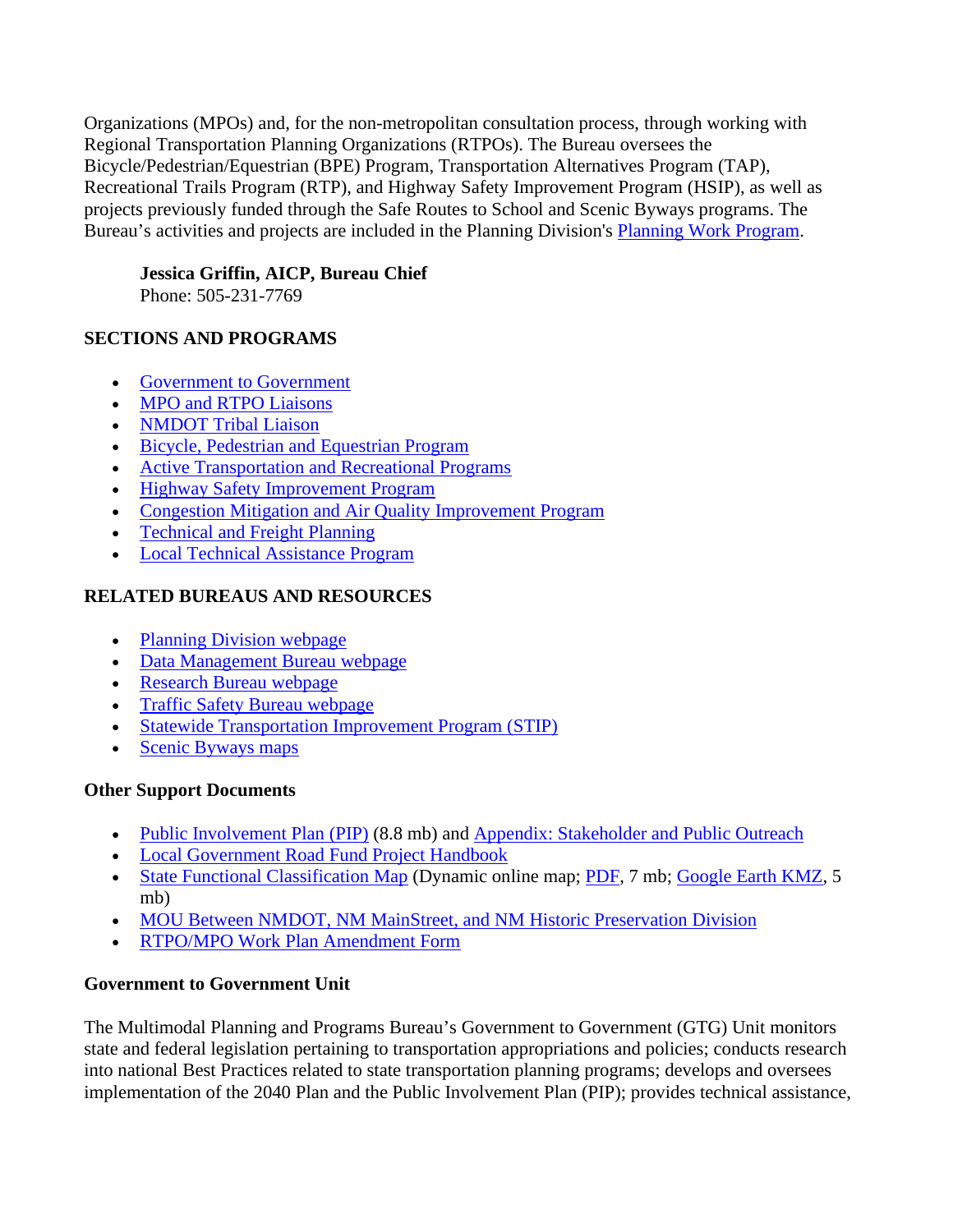including transportation modeling and analysis, to other planning efforts initiated by the Department; coordinates local involvement in the State Transportation Improvement Program (STIP); manages the Transportation Alternatives, Recreational Trails , Bicycle/Pedestrian and Equestrian, Tribal Outreach, Safe Routes To School, and Scenic Byways programs.

The GTG Unit administers contracts for seven RTPO and five MPOs, and works closely with NMDOT's District Offices, STIP Unit, Design Regions and other Divisions to ensure proactive enforcement of state and federal laws.

**Rosa Kozub, AICP, Government-to-Government (GTG) Unit Supervisor** Phone: 505-231-9869

# RELATED LINKS

- [Tribal/Local Public Agency \(T/LPA\) Resources webpage](https://www.dot.state.nm.us/content/nmdot/en/POD_Pubs.html)
- [Planning Procedures Manual](https://www.dot.state.nm.us/content/dam/nmdot/planning/Planning_Procedures_Manual.pdf)

# **MPO and RTPO Liaisons**

Planning staff also serve as liaisons to New Mexico's Metropolitan Planning Organizations (MPOs) and Regional Transportation Planning Organizations (RTPOs).

# **MPOs**

Section 112 of the Federal Highway Act of 1973 and subsequent federal transportation legislation require that Metropolitan Planning Organizations (MPOs) conduct comprehensive transportation planning for metropolitan areas with populations of 50,000 or more. Federal law requires MPOs to develop Transportation Improvement Programs (TIPs) and long-range transportation plans. New Mexico has five MPOs:

- Farmington [\(FMPO\)](http://www.fmtn.org/363/Farmington-Metropolitan-Planning-Organiz)
- Santa Fe [\(SFMPO\)](http://santafempo.org/)
- Albuquerque area (Mid-Region, [MRMPO\)](https://www.mrcog-nm.gov/233/Metro-Planning)
- Las Cruces (Mesilla Valley, **MVMPO)**
- El Paso MPO [\(EPMPO\)](http://www.elpasompo.org/) spans the New Mexico/Texas border to cover the City of Sunland Park in New Mexico; as such, NMDOT coordinates with EPMPO for activities in this region.

## **RTPOs**

Regional Transportation Planning Organizations are state-designated entities that orchestrate rural transportation planning, covering regions outside of MPO boundaries. New Mexico has seven RTPOs:

- Northwest [\(NWRTPO\)](http://www.nwnmcog.com/)
- Northern Pueblos [\(NPRTPO\)](http://www.rtponm.org/northern-pueblos)
- Northeast [\(NERTPO\)](http://www.rtponm.org/north-east)
- Mid-Region [\(MRRTPO\)](https://www.mrcog-nm.gov/294/Rural-Planning)
- Southeast [\(SERTPO\)](https://snmedd.com/sertpo-committees/)
- South Central [\(SCRTPO\)](http://www.rtponm.org/south-central)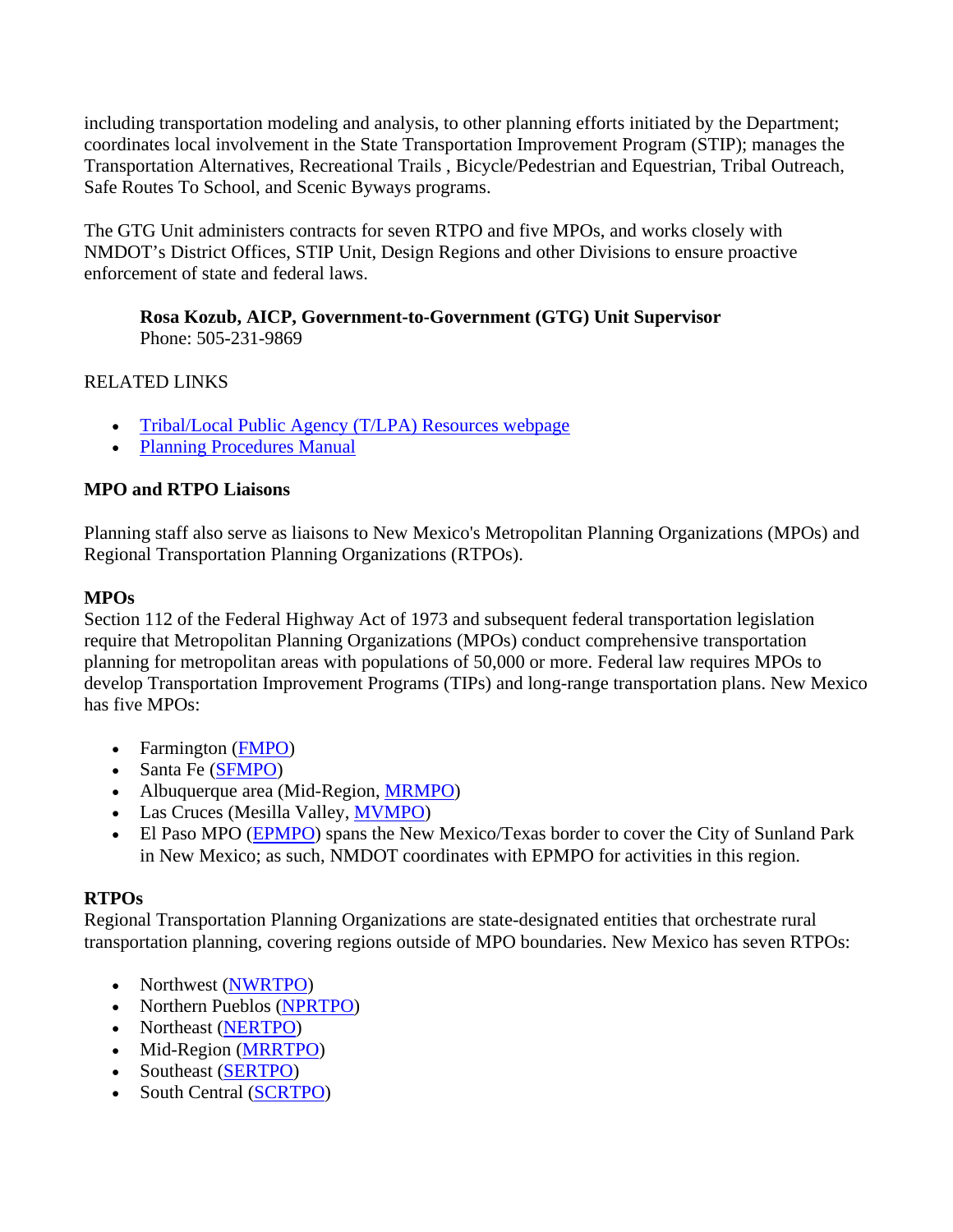• Southwest (SWRTPO)

Each RTPO is comprised of a Policy Committee and a Technical Committee, though some RTPOs join these committees. RTPO Policy Committee members represent the governmental entities that comprise the RTPO and are authorized to make decisions on their behalf. Technical Committee members are professional staff who provide technical expertise to the transportation planning process.

**Debbie Hudson, MPO/RTPO Liaison** (SWRTPO, SCRTPO, SERTPO, MVMPO and EPMPO) Phone: 575-640-2779

**Neala Krueger, MPO/RTPO Liaison** (MRMPO, MRRTPO and NWRTPO) Phone: 505-231-2632

**Joseph Moriarty, AICP, MPO/RTPO Liaison** (FMPO, SFMPO, NPRTPO and NERTPO) Phone: 505-470-8143

# RELATED LINKS

- [MPO/RTPO Contact List](https://www.dot.state.nm.us/content/dam/nmdot/planning/MPO_RTPO_NMDOT_Contacts.pdf)
- [Upcoming RTPO](http://www.rtponm.org/#!meetings/c1fyr) Meetings

## **Native American Tribal Liaison**

The purpose of Tribal Liaison at NMDOT is to maintain the government-to-government relationships outlined in [New Mexico's State-Tribal Collaboration Act](https://www.nmlegis.gov/Sessions/09%20Regular/bills/senate/SB0196.html) and to assure compliance with the federal tribal coordination requirements. The NMDOT increased its participation and partnership with tribal governments significantly since 2004 through completing Memoranda of Agreements (MOAs) and Joint Powers Agreements (JPAs) with all of the pueblos and tribal nations in the State. In addition, New Mexico is one of a small number of states that support and encourage tribal participation in the MPO and RTPO State transportation planning processes. The NMDOT Tribal Liaison is proactive in conducting outreach, mediating misunderstandings between tribal entities and the NMDOT and building close relationships based on experience and accountability.

## **Ron D. Shutiva, Tribal Liaison**

Phone: 505-670-5465 Email: [ron.shutiva@state.nm.us](mailto:ron.shutiva@state.nm.us)

# RELATED LINKS

- [Tribal Lands Map](https://www.dot.state.nm.us/content/dam/nmdot/planning/Native_Amer_Lands-NMDOT_Dist-RPO_State_Asz.pdf)
- [Tribal Leader Contact List](https://www.dot.state.nm.us/content/dam/nmdot/planning/Tribal_Contact_Listing.pdf)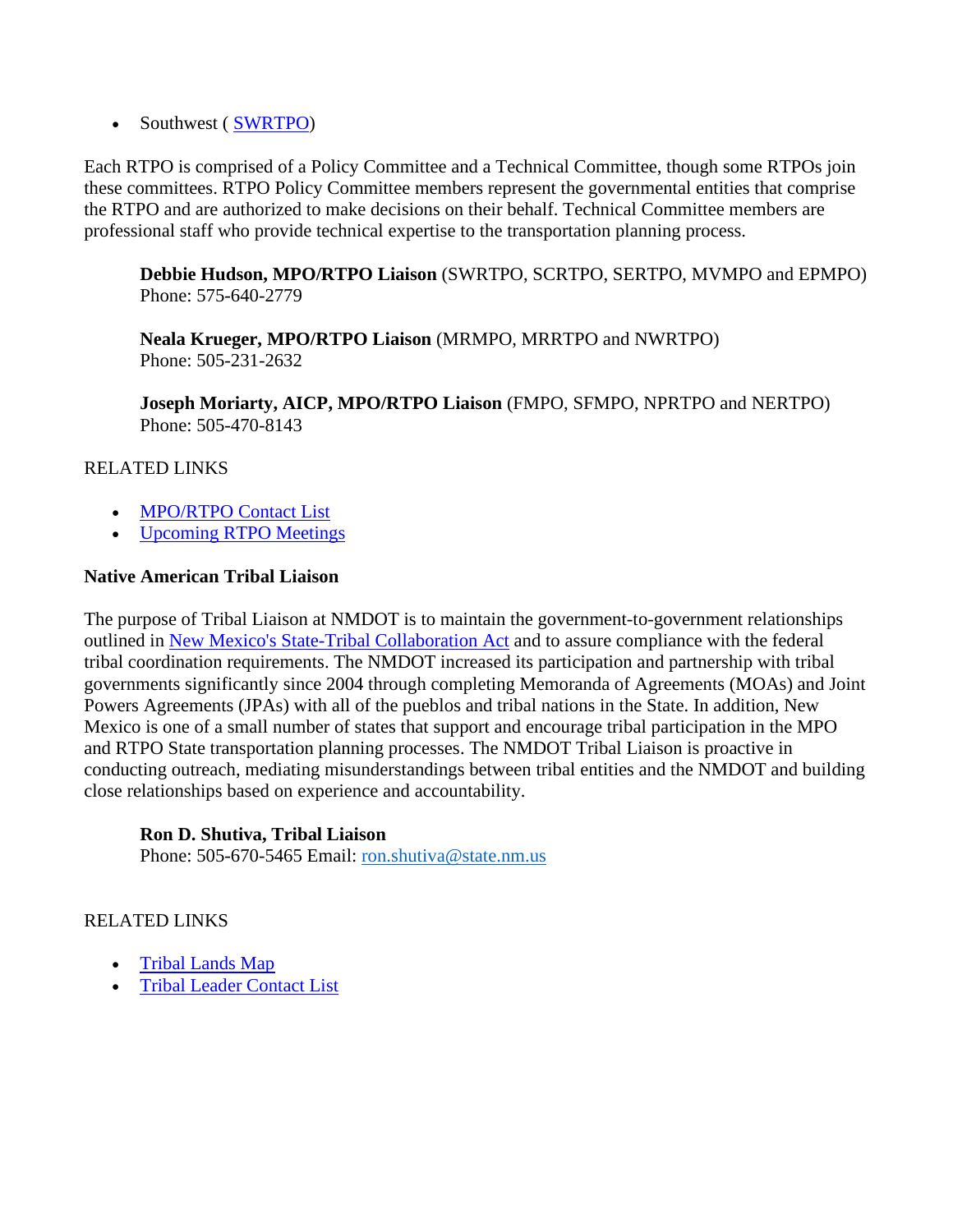## **Bicycle, Pedestrian and Equestrian Coordinator**

The Bicycle, Pedestrian and Equestrian (BPE) Coordinator serves as a resource for NMDOT staff on BPE-related issues. The Coordinator also provides residents and visitors with information on cycling through New Mexico.

The Prioritized Statewide Bicycle Network Plan (NM Bike Plan), adopted by NMDOT in December 2018, is a long-range infrastructure plan that identifies which NMDOT owned and maintained roadways are desirable for bicycle infrastructure investment through the establishment of a statewide priority network, as called for in the 2040 Plan. The plan provides design guidelines to inform the implementation of bikeways along the priority network during major roadway rehabilitation or reconstruction. The NM Bike Plan and Appendix is available to view/download as a PDF from the related links to the right.

### **Shannon Glendenning, Active Transportation Programs Supervisor / BPE Coordinator** Phone: 505-231-4300

# **RELATED LINKS**

- [NM Bike Plan \(13.5 mb\)](https://www.dot.state.nm.us/content/dam/nmdot/BPE/NM_Bike_Plan.pdf)
- [NM Bike Plan Appendix \(6 mb\)](https://www.dot.state.nm.us/content/dam/nmdot/BPE/NM_Bike_Plan-Appendix.pdf)
- [Bicycle Safety brochure \(English\)](https://www.dot.state.nm.us/content/dam/nmdot/BPE/BPE_Bike_Brochure2010-English.pdf)
- [Bicycle Safety brochure \(Spanish\)](https://www.dot.state.nm.us/content/dam/nmdot/BPE/BPE_Bike_Brochure2010-Spanish.pdf)
- [Equestrian Safety brochure](https://www.dot.state.nm.us/content/dam/nmdot/BPE/EQSafetyPDF.pdf)
- [Pedestrian Safety brochure \(English\)](https://www.dot.state.nm.us/content/dam/nmdot/BPE/BPE_Ped_Brochure2010-English.pdf)
- [Pedestrian Safety brochure \(Spanish\)](https://www.dot.state.nm.us/content/dam/nmdot/BPE/BPE_Ped_Brochure2010-Spanish.pdf)
- [NMDOT EDC4 Safe Transportation for Every Pedestrian Report](https://www.dot.state.nm.us/content/dam/nmdot/BPE/NewMexico_ActionPlan_EDC4_STEP.pdf)

## **Bicycle Map Links**:

- [State Bicycle Guideline Map](http://nmdot.maps.arcgis.com/apps/webappviewer/index.html?id=25379a5f300c4aafbd36147c7c7127d1) (Interactive online map; [two-sided PDF,](https://www.dot.state.nm.us/content/dam/nmdot/BPE/NMBikeGuidelineMap.pdf) 12.4 mb)
- [Albuquerque city bike map](http://www.cabq.gov/parksandrecreation/recreation/bike/bike-map)
- [Farmington city bike map](http://www.fmtn.org/DocumentCenter/View/748)
- [Las Cruces city bike map](http://mesillavalleympo.org/wp-content/uploads/2016/01/061115bikesuitabilityfinaldraft.pdf) (4.5 mb PDF, two sided)
- [Rio Rancho city bike map \(north side\)](http://www.rrnm.gov/DocumentCenter/View/63553)
- [Rio Rancho city bike map \(south side\)](http://www.rrnm.gov/DocumentCenter/View/63554)
- [Santa Fe city bike map](http://santafempo.org/wp-content/uploads/2009/07/Front_Bikeways_and_Trails_map_2015.pdf) (7.36 mb PDF)

#### **Active Transportation and Recreational Programs**

The New Mexico Transportation Alternatives Program (TAP) is a Federal reimbursement program authorized through the FAST Act as part of the new Surface Transportation Block Grant (STBG) Program. TAP funds can generally be used for bicycle and pedestrian infrastructure and activities, in addition to other projects, as outlined in the NM Active Transportation and Recreational Programs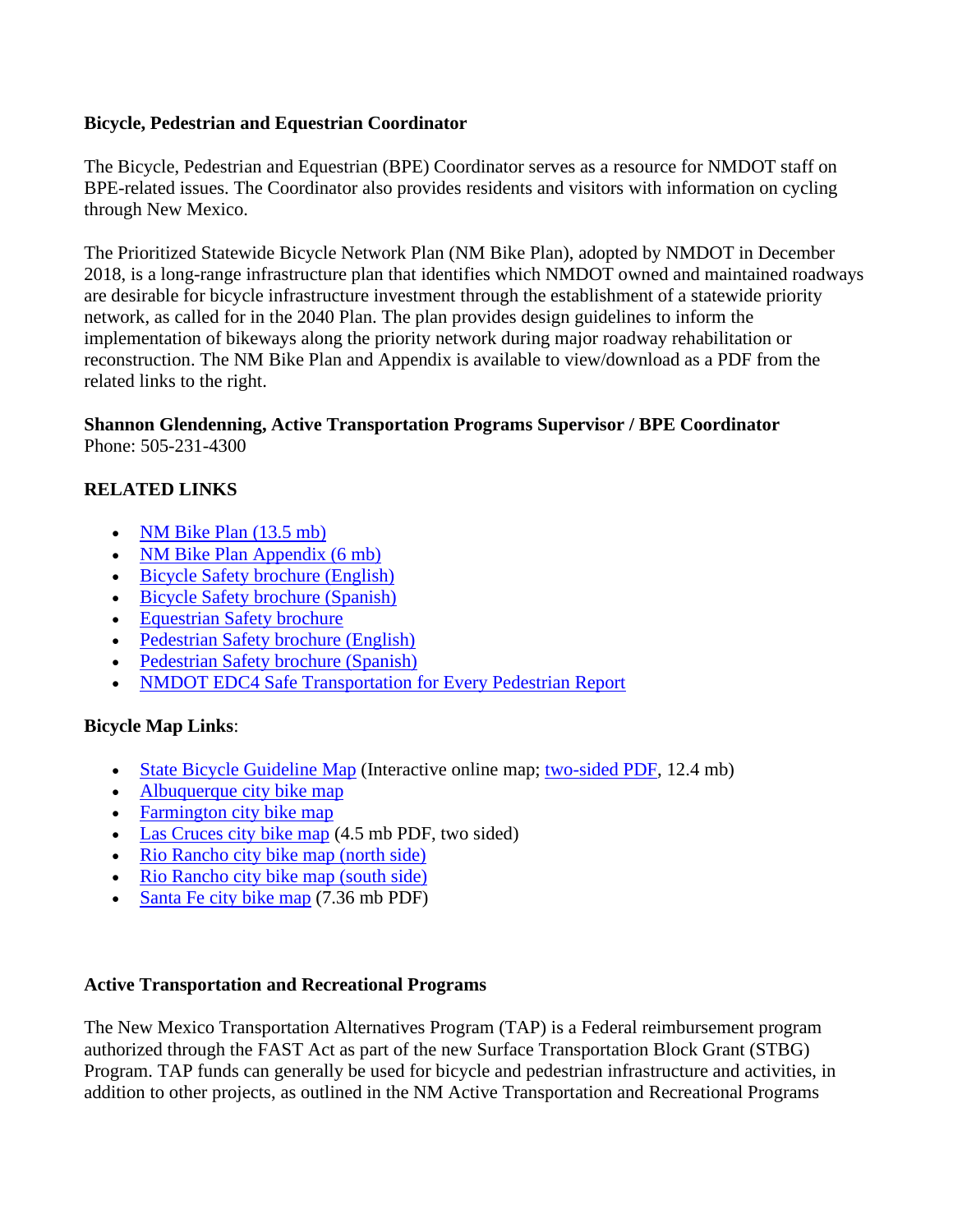Guide. Each state's department of transportation administers the program using its own competitive process, in accordance with the law. Approximately every two years, NMDOT coordinates with the state's seven RTPOs and five MPOs on soliciting TAP applications. The most current NM Active Transportation and Recreational Programs Guide can be downloaded to the right.

# **TAP Annual Reports**

- [FFY 2014-15 TAP Annual Report](https://www.dot.state.nm.us/content/dam/nmdot/planning/ActiveProg/NMDOT_TAP_Annual_Report_FFY1415.pdf)
- [FFY 2016 TAP Annual Report](https://www.dot.state.nm.us/content/dam/nmdot/planning/ActiveProg/NMDOT_TAP_Annual_Report_FFY16.pdf)
- [FFY 2017 TAP Annual Report](https://www.dot.state.nm.us/content/dam/nmdot/planning/ActiveProg/NMDOT_TAP_Annual_Report_FFY17.pdf)

# Recreational Trails Program

The Recreational Trails Program (RTP) is a Federal reimbursement program and provides funding to eligible entities within New Mexico to develop and maintain recreational trails and trail-related facilities for both non-motorized and motorized uses. These Federal funds benefit recreationists who enjoy hiking, bicycling, in-line skating, equestrianism, cross-country skiing, snowmobiling, off-road motorcycling, all-terrain vehicle riding, and off-road four-wheel driving. NMDOT is pleased to provide access to funding for quality, diverse recreational trail projects that will improve New Mexicans' quality of life all across the state. The most current NMDOT Active Transportation and Recreational Programs can be downloaded below.

# **RTP Annual Reports**

- [FFY 2014-15 RTP Annual Report](https://www.dot.state.nm.us/content/dam/nmdot/planning/ActiveProg/NMDOT_RTP_Annual_Report_FFY1415.pdf)
- [FFY 2016 RTP Annual Report](https://www.dot.state.nm.us/content/dam/nmdot/planning/ActiveProg/NMDOT_RTP_Annual_Report_FFY16.pdf)
- [FFY 2017 RTP Annual Report](https://www.dot.state.nm.us/content/dam/nmdot/planning/ActiveProg/NMDOT_RTP_Annual_Report_FFY17.pdf)

# **Active Transportation Programs Federal Fiscal Year 2020+ Call for Projects Report**

This report covers the recent statewide call for projects for three federally funded active transportation programs: the TAP, RTP and Congestion Mitigation & Air Quality Improvement (CMAQ). Managed by the NMDOT Multimodal Planning and Programs Bureau, these programs fund bicycle and pedestrian infrastructure, construction and maintenance of recreational trails, and planning and infrastructure projects that reduce congestion and improve air quality around the state.

# • [2020+ Call for Projects Report](https://www.dot.state.nm.us/content/dam/nmdot/planning/ActiveProg/NMDOT_ATP_Call_Report_2020_.pdf)

**Maggie Moore, Transportation Alternatives Program (TAP) / Recreational Trails Program (RTP) Coordinator** Phone: 505-470-4705

# RELATED LINKS

- [NMDOT Active Transportation and Recreational Programs Guide](https://www.dot.state.nm.us/content/dam/nmdot/planning/ActiveProg/NMDOT_TAP-RTP_Guide.pdf)
- [TAP/RTP Application Form \(Fillable\)](https://www.dot.state.nm.us/content/dam/nmdot/planning/ActiveProg/NMDOT_TAP-RTP_Application.pdf)
- [TAP/RTP Sample Programmatic Grant Agreement](https://www.dot.state.nm.us/content/dam/nmdot/planning/ActiveProg/NMDOT_TAP-RTP_PA-sample.pdf)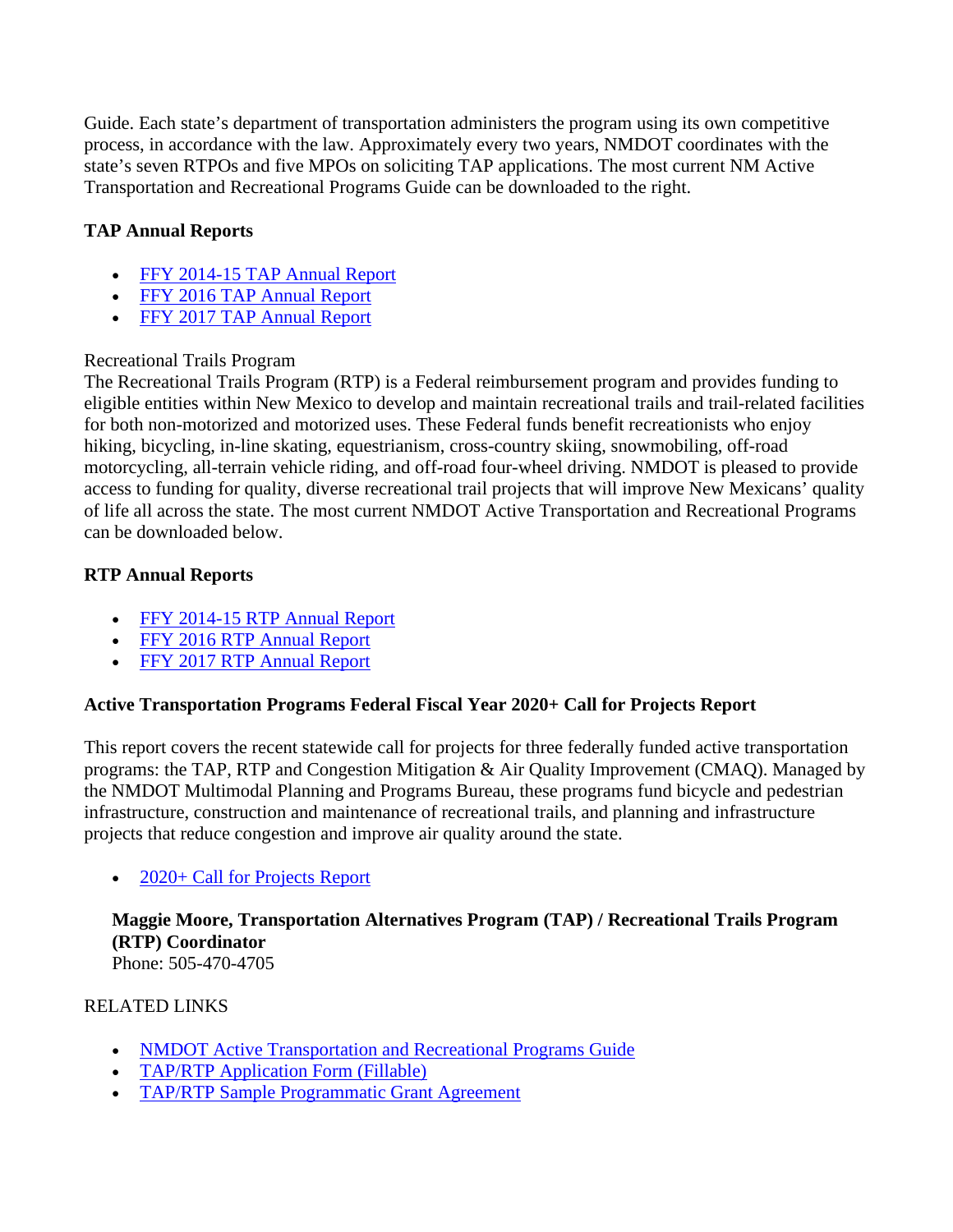- [TAP/RTP Sample Resolution of Sponsorship](https://www.dot.state.nm.us/content/dam/nmdot/planning/ActiveProg/NMDOT_TAP-RTP_Resolution-sample.pdf)
- [Project Feasibility Form \(PFF\)](https://www.dot.state.nm.us/content/dam/nmdot/planning/ActiveProg/NMDOT_PFF.docx)
- [Project Prospectus Form \(PPF\)](https://www.dot.state.nm.us/content/dam/nmdot/planning/ActiveProg/NMDOT_PPF.docx)
- [Bicycle Count Program Guide](https://www.dot.state.nm.us/content/dam/nmdot/planning/ActiveProg/NMDOT_Bicycle_Count_Program_Guide.pdf)
- [Bicycle Count Program Application](https://www.dot.state.nm.us/content/dam/nmdot/planning/ActiveProg/NMDOT_Bicycle_Count_Program_Application.pdf)

## **Highway Safety Improvement Program**

The goal of the federally-funded Highway Safety Improvement Program (HSIP) as authorized in the FAST Act is to achieve a significant reduction in traffic fatalities and serious injuries on all public roads, including non-State-owned public roads and roads on tribal lands. The HSIP requires a data-driven, strategic approach to improving highway safety on all public roads that focuses on performance. Approximately \$22 million is available to the NMDOT per federal fiscal year. Eligible entities include NMDOT Districts, and Tribal and Local Public Agencies (T/LPAs). Application information is distributed by the NMDOT through the MPOs and RTPOs. The funds are also programmed through the MPO/RTPO planning process and distributed through Cooperative Agreements with the T/LPAs.

New Mexico DOT's HSIP is guided by the Strategic Highway Safety Plan (SHSP), a statewide, comprehensive effort to reduce fatalities and incapacitating (serious) injuries on New Mexico's roadways for all modes and users (motorists, pedestrians, bicyclists, and other transportation users). The 2016 NM Strategic Highway Safety Plan is available to view/download as a PDF (22 MB) from the related links to the right.

## **Jessica Griffin, AICP, Acting HSIP Coordinator**

Phone: 505-231-7769

## RELATED LINKS

- [2016 Strategic Highway Safety Plan](https://www.dot.state.nm.us/content/dam/nmdot/planning/NMDOT_2016_SHSP.pdf)
- [FFY2018 HSIP Safety Targets](https://www.dot.state.nm.us/content/dam/nmdot/planning/NMDOT_FFY2018_HSIP_Safety_Targets_Summary.pdf)

## **Congestion Mitigation and Air Quality Improvement Program**

The Congestion Mitigation and Air Quality Improvement (CMAQ) Program provides a flexible funding source to the State and T/LPAs for transportation projects and programs that help meet the requirements of the Clean Air Act. **Mandatory CMAQ** funding is made available to areas that do not meet the National Ambient Air Quality Standards for ozone, carbon monoxide, or particulate matter (for nonattainment areas) and for former nonattainment areas that are now in the early years of compliance (maintenance areas). **Non-mandatory CMAQ** funding is administered by NMDOT and is available statewide for projects and programs that improve air quality and reduce congestion. The most current CMAQ program guide outlines the process for applying for funds, identifies eligible entities, and lists eligible projects from the NMDOT **non-mandatory CMAQ** apportionment and can be downloaded to the right. Approximately every two years, NMDOT coordinates with the state's seven RTPOs and five MPOs on soliciting CMAQ applications.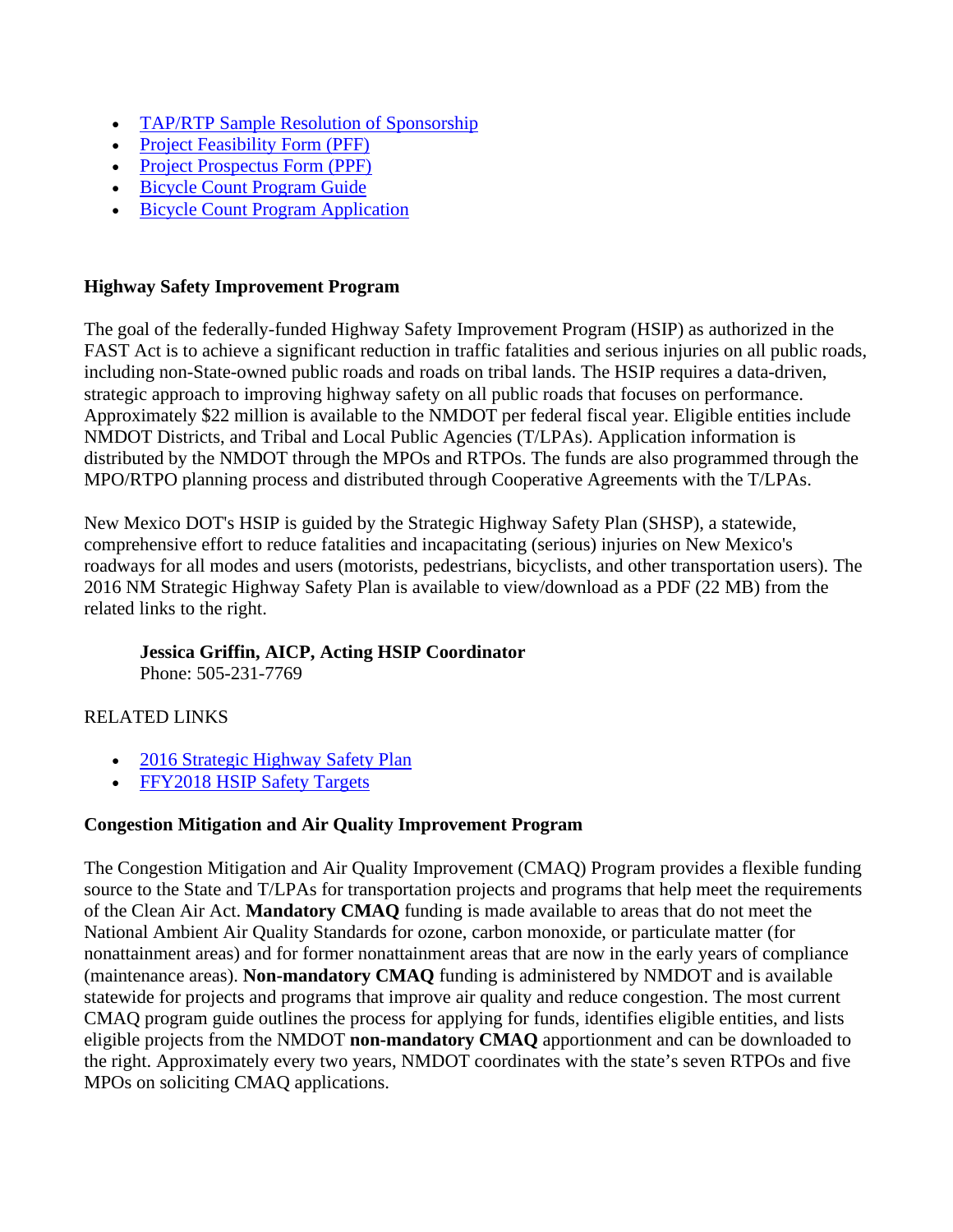# **Sky Tallman, CMAQ Coordinator**

Phone: 505-470-3719

### RELATED LINKS

- [NMDOT CMAQ Program Guide](https://www.dot.state.nm.us/content/dam/nmdot/planning/NMDOT_CMAQ_Program_Guide.pdf)
- o [Program Guide Supplement](https://www.dot.state.nm.us/content/dam/nmdot/planning/NMDOT_CMAQ_Guide_supplement.pdf)
- [CMAQ Application Form \(Fillable\)](https://www.dot.state.nm.us/content/dam/nmdot/planning/NMDOT_CMAQ_Application.pdf)

# **Technical and Freight Planning**

The Technical and Freight Planning (T&FP) Unit manages freight planning efforts, including maintaining and guiding implementation of the New Mexico State Freight Plan, and coordinates with freight partners within the state as well as external partners; maintains roadway classification systems, including the Functional Classification System, National Highway System (NHS), and freight-specific classifications;provides technical support, including maintenance of the New Mexico Statewide Travel Demand Model (NMSTDM).

# **Paul Sittig, Technical and Freight Planning Supervisor**

Phone: 505-490-2410

# **David Nelson, Travel Demand Modeler**

Phone: 505-365-3583

# **Jeanetta Bachand, Technical and Freight Planner**

Phone: 505-470-2856

## **Local Technical Assistance Program**

The New Mexico Local Technical Assistance Program (LTAP) Center provides local and tribal agencies with a variety of adaptable tools—training events, technology transfer resources, and personalized onsite heavy equipment training—to improve their transportation operations. NM LTAP does not provide engineering services, but does offer proven solutions to many transportation problems.

What Services does NMLTAP Provide?

- Information regarding transportation issues
- Conduct Training based on local or tribal needs
	- o Worker/Work Place Safety,
	- o Workforce Development,
	- o Highway Safety, and
	- o Infrastructure Management
- Assistance, referrals, or information through on-site, telephone, or email consultation

If you have any questions regarding eligibility or need additional information please contact the UNM NMLTAP center.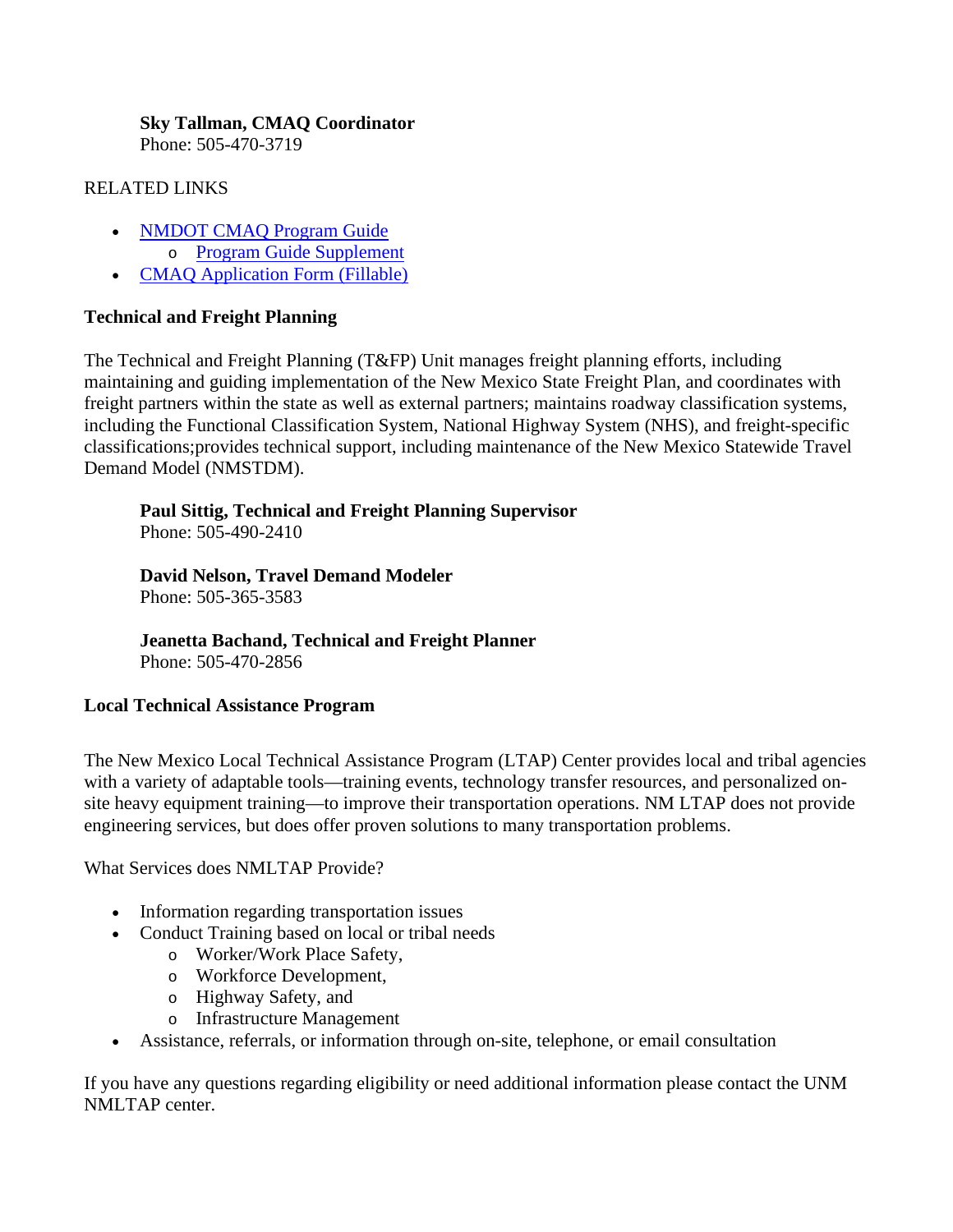New Mexico LTAP Center [UNM NMLTAP resources and information](http://ltap.unm.edu/) Phone: 505-277-0767

### **Data Management Bureau**

The Data Management Bureau is part of the Planning Division, and provides planning and engineering data to NMDOT staff, FHWA, government, businesses, and the public. The Data Management Bureau oversees the Traffic Monitoring Program and the Roadway Inventory Program.

**Alicia Ortiz, Bureau Chief** Mobile: 505-660-3304

## **Traffic Monitoring Program**

NMDOT relies on accurate and quality traffic data to support its planning, engineering and operation activities. Traffic Monitoring is responsible for programming, collecting, analyzing and reporting traffic monitoring data for FHWA's Functional Classes 1 thru 6 urban in New Mexico. We are also participating in a pilot project to estimate Functional Classes 6 rural and 7. NMDOT collects traffic data internally, by contract, and in partnership with local entities in New Mexico. The Traffic Monitoring Program is responsible for ensuring all traffic counts collected and shared with NMDOT meet our quality standards. Traffic monitoring data includes vehicle volume, vehicle classification, vehicle speed and vehicle weight. Data is collected using manual counts, portable counters (road tube and radar) and permanent counters (Continuous Count Stations (CCS) and Weigh-in Motion (WIM) stations).

The following Products & Services are managed, maintained and updated by the Traffic Monitoring section:

- Annual Average Daily Traffic (AADT)
- Annual Average Daily Truck Traffic (AADTT)
- Future AADT
- Annual Adjustment Factors
- Annual Comparisons by Functional Classification
- Axle Correction Factors
- Daily Vehicle Miles Traveled Reports
- FHWA Vehicle Classification Scheme F Report
- Hourly Percentage by Vehicle Type
- K&D Factors
- Seasonal Adjustment Factors

Please submit all traffic count inquiries to: [Traffic.Monitoring@state.nm.us](mailto:Traffic.Monitoring@state.nm.us)

[Traffic Monitoring Data Request Form](https://www.dot.state.nm.us/content/dam/nmdot/Data_Management/A-1273_traffic_monitoring_data_request.pdf) - For best results use Internet Explorer (IE) or right-click and save.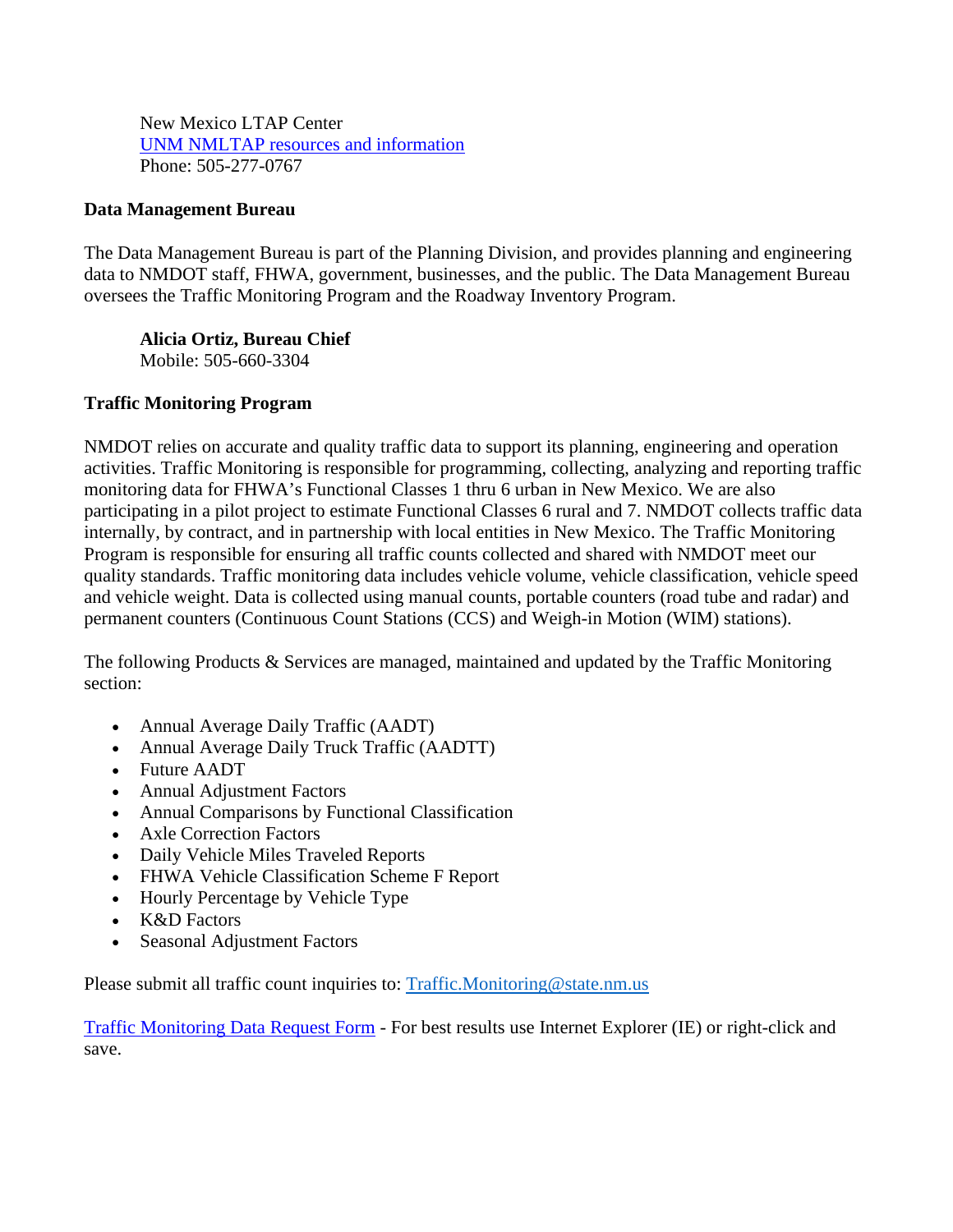#### **Aurora Martinez, Acting Manager**

Mobile: 505-795-1897

### RELATED LINKS

- [CCS and WIM Map](https://www.dot.state.nm.us/content/dam/nmdot/Data_Management/CCS-WIM_NM_sites.pdf)
- [CCS Map Site Reference](https://www.dot.state.nm.us/content/dam/nmdot/Data_Management/CCS_map_site_reference.xls)
- [2017 State Traffic Monitoring Standards](https://www.dot.state.nm.us/content/dam/nmdot/Data_Management/2017_State_Traffic_Monitoring_Standards.pdf)
- [Annual Average Daily Truck Traffic \(AADTT\) on State Owned and Maintained Roads](https://www.dot.state.nm.us/content/dam/nmdot/Data_Management/AADTT_Spreadsheet.pdf)
- AADTT Map  $(2017)$  [5.8mb]
- [Annual Average Daily Traffic \(AADT\) On State Owned and Maintained Roads \[14mb\]](https://www.dot.state.nm.us/content/dam/nmdot/Data_Management/TMP_AADT_Traffic_Flow_Maps.pdf)
- [Acronyms and Definitions](https://www.dot.state.nm.us/content/dam/nmdot/Traffic_Safety/AcronymsDefinitions.pdf)

## **Roadway Inventory Program**

The Roadway Inventory Program maintains road inventory database, produces HPMS report.

Posted Routes - Legal Descriptions

- [Business Loops](https://www.dot.state.nm.us/content/dam/nmdot/Data_Management/POSTED%20ROUTE-businessloops.pdf)
- [FL Routes](https://www.dot.state.nm.us/content/dam/nmdot/Data_Management/POSTED%20ROUTE-FL_routes.pdf)
- [Frontage Routes](https://www.dot.state.nm.us/content/dam/nmdot/Data_Management/POSTED%20ROUTE-frontage_roads.pdf)
- [Interstate](https://www.dot.state.nm.us/content/dam/nmdot/Data_Management/POSTED%20ROUTE-Interstate.pdf)
- [NM Routes](https://www.dot.state.nm.us/content/dam/nmdot/Data_Management/POSTED%20ROUTE-NM_Routes.pdf)
- [US Routes](https://www.dot.state.nm.us/content/dam/nmdot/Data_Management/POSTED%20ROUTE-us_routes.pdf)

#### **John Baker, Roadway Inventory Program Manager / HPMS Coordinator** Office: 505-827-5523

## **Other NMDOT Programs and Services**

**Research Library -** The Library's mission is to provide information, materials and resources that support the mission, programs, and research of the New Mexico Department of Transportation. The Library supports these programs by acquiring, organizing, managing and preserving the information in its own collections, and offering supportive reference services to the employees of NMDOT, local agencies, federal agencies, US independent nations, contractors and the public.

**North/Central/South Regional Design Centers –** Provides assistance with project design and development of Roadway Construction plans.

**Drainage Design** – Provides assistance for design of erosion protection structures and permitting for EPA Clean Water Act.

**Bridge Design** – Provides assistance with structural design services.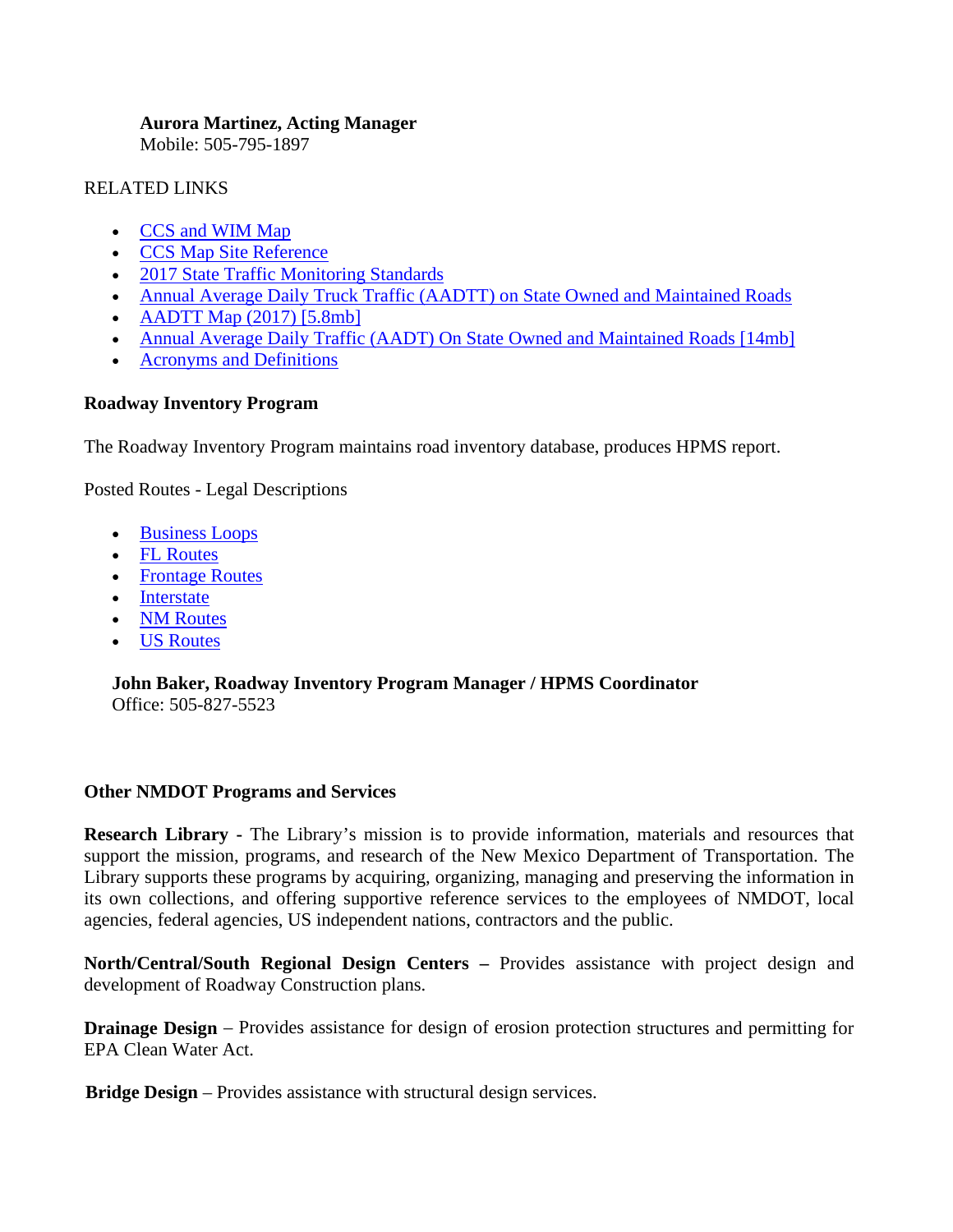**Pavement Design** – Provides assistance with recommendations for pavement and material designs.

**Survey and Lands Engineering –** Provides assistance with conducting field surveying and acquiring Right of Way verification.

**Transit and Rail Division** – Conducts and participates in transit and rail planning activities, administers Federal Transit Administration (FTA) grant funds for all rural and small urban transit grants, provides technical assistance and coordination efforts to public and private non-profit transit operators and provides services in all areas of railway operations and concerns.

**Traffic Safety Division** – Provides Driving While Intoxicated (DWI) programs, including enforcement, media and prevention; occupant protection, such as seatbelt enforcement, media campaigns and car seat clinics; driver education for teens, driver safety and DWI school; pedestrian programs; traffic records and crash data; publications, including newsletters, brochures, and outreach materials. Tribal entities can request crash data from the [University of New Mexico Geospatial and](https://tru.unm.edu/Request-Data/index.html)  [Population Studies Traffic Research Unit.](https://tru.unm.edu/Request-Data/index.html) 

**Aviation** – Coordinates with all public and private agencies and organizations, state, local, tribal and federal, to encourage the advancement of aviation in the state. Aviation also supports and encourages air services to smaller communities within the State through the Air Service Assistance Program.

# V. **NMDOT TRIBAL LIAISON ACTIVITIES AND TRIBAL TRANSPORTATION PROJECTS**

#### **NMDOT Tribal Liaison Activities and Projects**

The following section outlines the activities and projects the NMDOT Tribal Liaison was involved in over the past year, including those NMDOT, FHWA, and other State/Federal agency planning initiatives affecting tribes.

- 1. **NMDOT-Tribal Safety Summit** NMDOT Tribal Coordinating Committee (TCC) reconvened to coordinate a planning committee to plan and facilitate a Safety Summit. The 2019 New Mexico Tribal Transportation Safety Summit Committee held a two-day event on November 21-22, 2019 at the Institute of American Indian Arts (IAIA) located at 83 A Van Nu Po Road, Santa Fe, New Mexico. The event was held in conjunction to provide input with the 2015 New Mexico Strategic Highway Safety Plan that was tasked to create the New Mexico State Safety Plan (SSP) and an update is taken place in 2020/21 with the need for tribal input.
- 2. **Local Government Transportation Project Fund**  Secretary Sandoval had expressed that there is a need for safety and improvements on roads across New Mexico, not just the ones that belong to the state. Everyone deserves to get to their destination as safely and efficiently as possible be it on state, county, city or tribal roads. In addition, State Transportation Commission approved the funding for the much-needed dollars out to rural communities, along with the commitment of building strong relations with local and tribal governments to help improve their transportation infrastructure with the legislative appropriation. The following tribal entities received such assistance with 95% state funding and a 5% local match: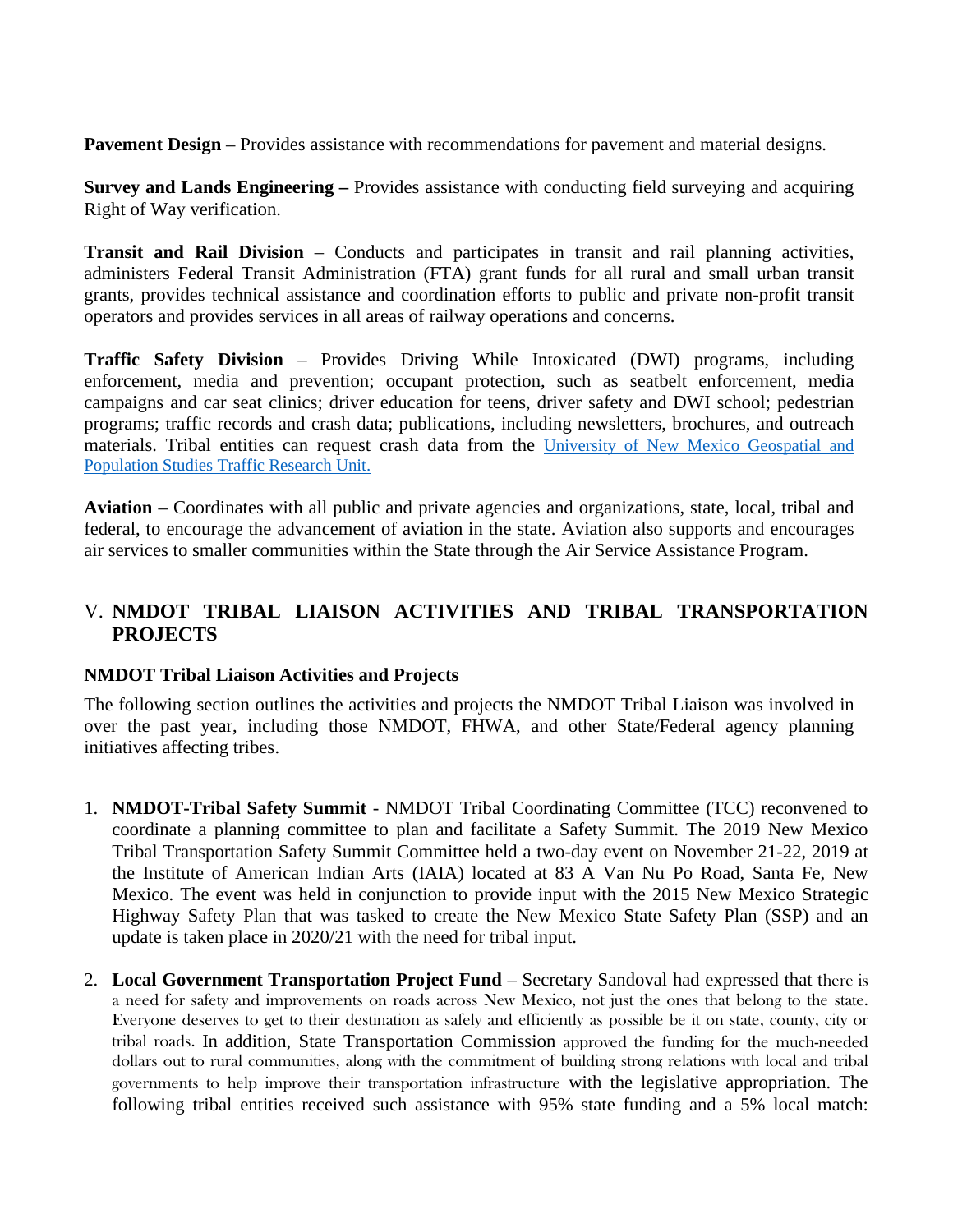Acoma Pueblo- SP 130 Veterans Boulevard Road Roadway Project - State Funds \$1,136,911.55, Tribal Match - \$59,837.45, Total Funding - \$1,196,749.00; Laguna Pueblo- I-40 Concrete Box Underpass Project - State Funds \$1,900,000.00, Tribal Match - \$100,000.00, Total Funding - \$2,000,000.00; Jemez Pueblo- NM 4 Traffic Communing Project - State Funds \$21,028.25, Tribal Match \$1,106.75, Total Funding - \$22,135.00; Zia Pueblo- Jemez River Bridge Project; Santa Pueblo- Eagle Estates Road- Roadway Reconstruction – State Funds \$746,031.20, Tribal Match \$39,264.80, Total Funding - \$785,296.00; Mescalero Apache Nation- White Mountain Drive Project - State Funds \$2,253,611.85, Tribal Match - \$118,611.15, Total Funding - \$2,372,223.00; Navajo Nation – Baaahaali Chapter/Transfer Station Access Road Improvement Project - State Funds \$281,437.00, Tribal Match - \$14,813.00, Total Funding - \$296,250.00; Bahastl'ah Chapter/Roadway Safety Audit - State Funds \$142,500.00, Tribal Match - \$7,500.00, Total Funding - \$150,000.00; Mexican Springs Chapter/NR 30 & US 491 Safety Audit - State Funds \$19,000.00, Tribal Match - \$1,000.00, Total Funding - \$20,000.00; Tohatchi Chapter/Road Safety Audit - State Funds \$71,250.00, Tribal Match - \$3,750.00, Total Funding - \$75,000.00

- 3. **Jicarilla Apache Nation -** NMDOT D-5 NM 537 Reconstruction Project programmed for the year 2020- 2021. Project will consist of reconstruction and adding shoulders from milepost 24 to milepost 55, using a combination of STP Rural funding (\$27.5 million) and Road Funds (\$4.7 million).
- 4. **Jemez Pueblo**  NM 4 Bypass Project Previous development efforts concluded Oct. 2011; currently NMDOT has contracted HDR for further development of the design for the NM 4 bypass project.
- 5. **Santa Ana Pueblo, New Private Railroad Crossing –** Coordinated requisition approval for payment by the Pueblo and construction of railroad crossing is completed.
- 6. **Ohkay Owingeh Pueblo**  Intersection of NM 74/Popay Avenue Secretary Sandoval and Governor Ron Lovato meet with staff of both entities to come to terms with this project with the comment from the Secretary's office of dictating \$600,000.00 toward the design and construction of the project to be included in the 2021 STIP.
- 7. **Mescalero Apache Tribe & NMDOT Transportation** Coordinated a meeting with Mescalero Tribal President's Office, Secretary Sandoval, Tim Parker, DE, NMDOT D-2 and appropriate staff members to establish a Gov't to Gov't quarterly coordination meeting to address common issues.
- 8. **Jemez Pueblo - NM 4 Multi-use Pedestrian Trail Project** Rec Trails Program (RTP) Funding \$462,000 Agency 85.44% - \$394,733 POJ Match 14.56% - \$67,267 Congestion Mitigation/Air Quality (CMAQ) Funding - \$30,000 Agency 85.44% - \$25,632 POJ Match 14.56% - \$4,368. Pueblo selected Wilson & Company, Inc. to perform preliminary engineering services for the project.
- **9. Pre-Negotiation Stakeholders' Meeting** CN 5101380, US 491 and US 64 Phase IA-C, Shiprock to Colorado State Line - Project overview was provided with the following concerns for the project; NMDOT Study Procedures and NEPA Process; Propose Separate documents for Existing Conditions Report; Field Survey & Aerial Mapping; Preliminary Geotechnical Investigations; Category Exclusion; Utilities and Public Outreach.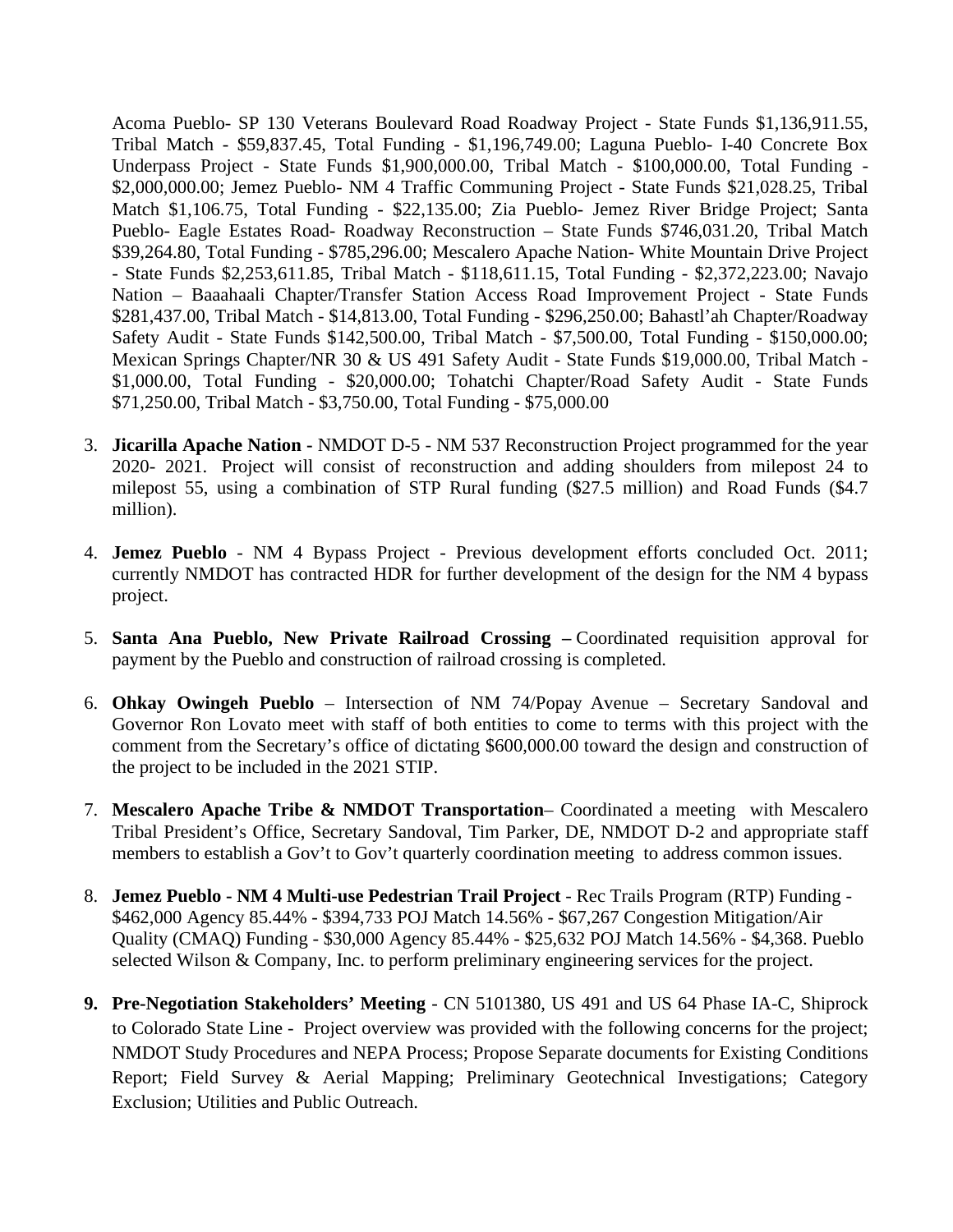- **10. Ohkay Owingeh ROW Agreement Request** Request for a blanket agreement to include all state owned road and by-ways through the tribal lands, especially for those roadways that do not have any current documentations. Survey work is currently underway to establish and redefine the ROWs.
- 11. **Shiprock Educational Corridor CN-5100821 US64-491 Phase IA-B**  Project moved to outer years on the STIP. Pre-Final Phase IA/B Report reviewed and finalized to be send to FHWA for concurrence.
- 12. **Buffalo Springs Patrol Yard Lease Agreement** Navajo Nation and NMDOT Lease has been expired for quit sometime, therefore there is a need for a renewal. Discussion with the Navajo Land Department staff has led to a working relationship to understand the process of obtaining such a Lease. The staffs of both entities are working together to streamline the process of writing, reviewing, meeting requirements and obtaining signatures for the approval by the Navajo Nation Legislative Council. Update -This project is lacking a response from the Navajo Land Development Department staff; therefore, it is still on going until a recite of a formal response.
- 13. **US 491 Road Safety Audit** Naschitti, Sheep Springs, and Newcomb, Navajo Chapters. The audit was complete with a report published and it is up to the project owner and the NNDOT/NMDOT design team to response to the findings of the audit report. The response needs to outline what actions the project owner or design team will take related to each safety concern listed in the audit report.
- 14. **NM 118 Rock Fall** On July 31, 2019, boulders and rocks fell from the lands above NM 118 near milepost 4.5. The boulders closed the roadway to thru traffic. Environmental and archeological surveys were conducted with the draft documents scheduled to be sent to Navajo Nation for their review. Once approval has been received, scaling operations to remove loose overburden materials from the slope above NM 118 will begin. The boulders and rock debris on NM 118 will be removed as part of the scaling operations.
- 15. **I-40 Median Barrier Project CN-6101180 & 81/Laguna Pueblo**. The project objective is to improve driver safety and reduce roadway maintenance efforts and cost. Project needs to address the existing curves, which attributes to the number of crashes, and these crashes often extends into the opposite travel lanes that increases crash severity. The number of crashes results in frequent repairs to the median cable barriers, which also disrupts traffic during repairs. In addition, rock falls and erosion within the immediate area from steep slopes require on-going maintenance. Update - An amendment to this project is to address additional road conditions i.e. extending the termini of the scope work to include resurfacing of pavement from MM 112 to MM 114 on I 40; realigning the on/off ramps at exit 114; resurfacing the bridge deck at exit 114; and replacing the median cable barriers with concert barriers.
- 16. **Laguna Pueblo and NMDOT - Exit 108 Interchange Study** Workgroup have been meeting to address the following elements of the project i.e. Scope of Work; Summary of existing conditions; Traffic and Transportation Analysis; Safety Analysis; Statement of Purpose/Need and Alternatives Analysis for the project, which is still an active project.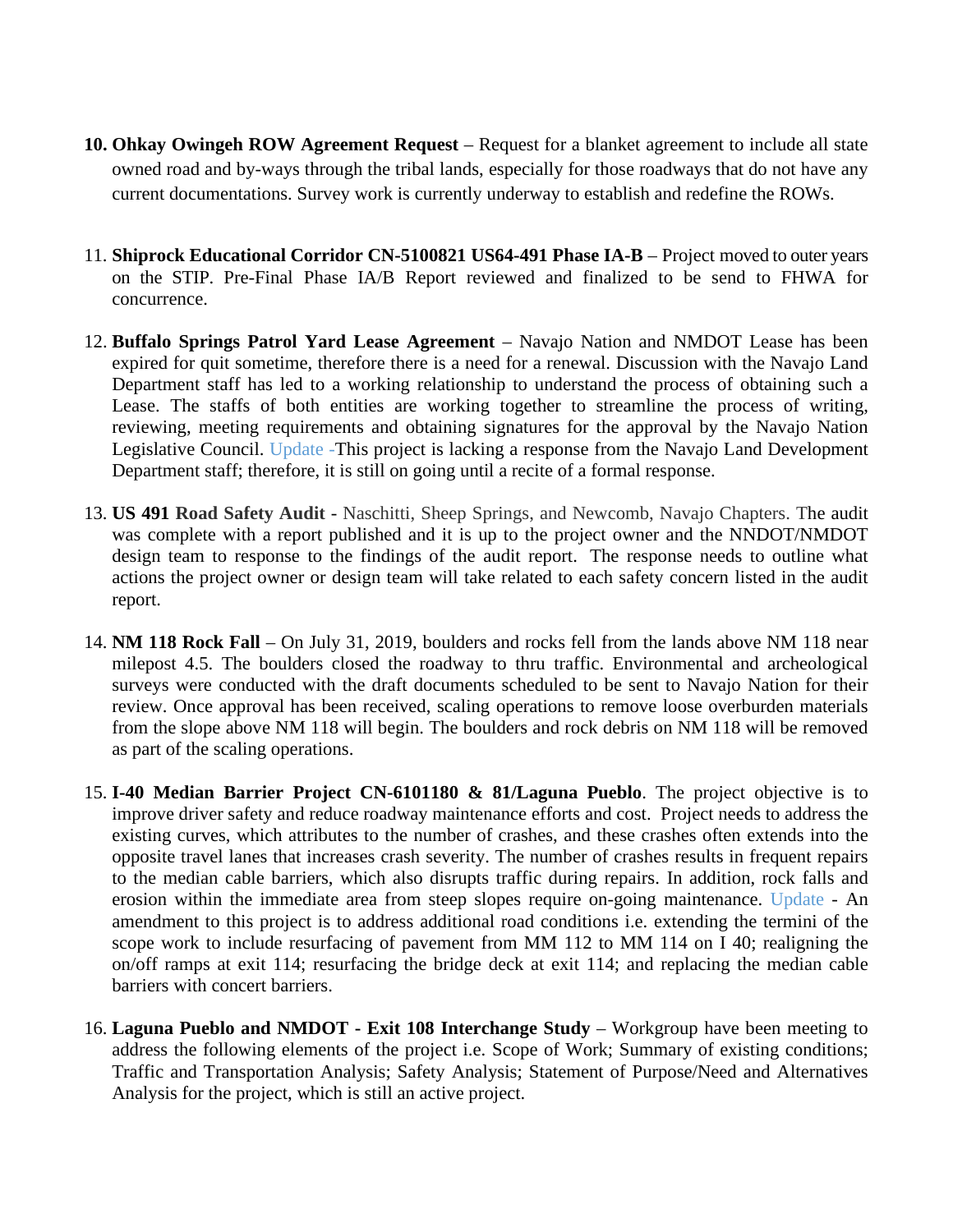- **17. Isleta Pueblo TWLTL Project A301242 (formerly A300511) NM47** Workgroup conducted a PS&E Review - for incorporation of the final Production submittal plans and contract book. Project intent is for Roadway Widening to build widened paved surface to address the safety improvements of three segments of NM 47, project is ongoing.
- 18. **19-137-01 Solar Project NN NDOT Street Lights** Assisted Navajo Nation DOT's consultant to acquire the NMDOT standards for Road Light Pole base foundations and the excepted P.S.I. for the concrete mix used for the foundation.
- 19. **Isleta Pueblo - Issue 6594: Tribal Rd. MP 917.11 Cross Bucks Missing**  Assisted to alert the Pueblo with vandalism that had happened on the railroad tracks within the tribal boundaries. Whereby someone had cut down the safety protection signs (Cross Bucks) and removed stop signs. This is a serious matter for the protection of the public and that our department replaced these signs.
- 20. **County Road 55/Johnson Road Improvements** Base course was been applied to the 6.2 miles road surface along with the chip sealing. Update -This project is complete.
- 21. **NM 118 Drainage Analysis Study** An ongoing project and any future developments to be provided to the Zuni Pueblo. Update - NM 118 Drainage Analysis Study Project Team has not been successful on bring together the Navajo Nation Stakeholders. The Nation needs to provide input as to the impacts that it would have relative to any economic development, land use and/or community development within the study area. Team scheduled a future virtual session during this pandemic period.
- 22. **Laguna Pueblo/NM 124 Road Diet**, **Roundabout to NM 279 Project**  A modification to the current design suggested for the pedestrian path to utilize NM 124 from NM 279 to old Rte. 66, then divert to old Rte. 66 or other local streets to Rio San Jose Rd. Which in turn will place the pedestrians and bicyclist back on NM 124 from Rio San Jose Rd to the roundabout. The project is in the STIP with a new control number (6100764). There is \$150,000 programmed for design and \$1,300,000 programmed for construction in FY 2020.
- 23. **CN 6101091 - NM 53 Zuni Pueblo** Project in design to address drainage improvements, replacement of culverts, and retention pond for control of settlements. Gov't-to-Gov't sessions entailed discussions with the tribal administration for their input and address a request for additional ROW.
- 24. **Enhancing Tribal Mobility in San Juan County US 654 Highway Rehabilitation and Safety** Improvements. San Juan Chapter Bridge project connecting N36 to Hwy 64 near Hogback. The feasibility studies completed by contractor, Wilson & Company. This project would involve coordination with NMDOT and NM State Representative, Anthony Allison and other State Legislatures to obtain additional funding for preliminary engineering studies and clearances and design.
- 25. **NM 68 - US 64 Project** Taos Pueblo has expressed additional concerns relative to the ROW to the northern segment of the project to be addressed by both FHWA NM Regional Office and the Bureau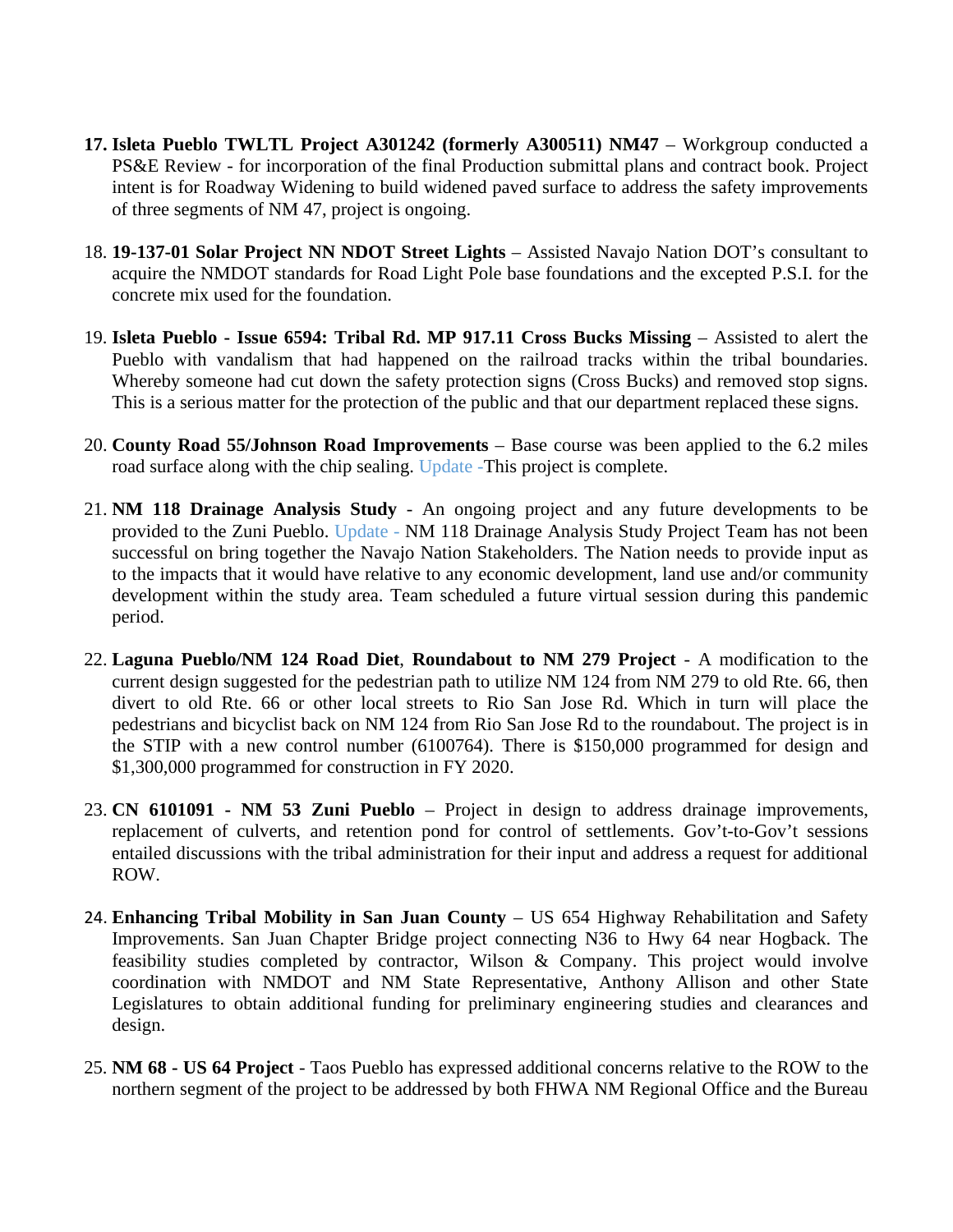of Indian Affairs (BIA) SW Regional Office. Update - Construction is continuing NM 68-US 64 Roadway Project on Paseo del Pueblo from La Posta Road north to Camino de la Placita in Taos. Construction is to last until late 2021.

26. **Cerrillos Road/2nd Street, Santa Fe, Intersection and Bus Pullout Project** - A new initiative has being identified by our current administration for a bigger project. NMDOT North Region Design Center is preparing an updated design for the project which will be presented to the Santa Fe Indian School (SFIS) Board of Trustees and the Shareholders (19 Pueblo Governors) of SFIS property for approval of additional right of way (ROW). Update - Conceptual designs are been proposed and other elements need to be addressed. Currently a study developed for a future project between St. Michaels Dr. to St. Francis Dr., which will address roadway improvements, ADA, drainage and signalization, which will include improvements to a new SFIS access and school's requests i.e. installing underground fiber optic, currently aerial; new access with acceleration and deceleration lanes to the access on the right hand shoulder. ROW acquisition process for final design is close to completion NMDOT will provide the SFIS and timeline for public meetings and presentation to the Governors. An official meeting will be coordinated with SFIS Superintendent Office to present proposed designs of the project.

#### 27. **Santo Domingo Pueblo/NMDOT District 3** - Project updates:

- **Project A-301540 Segment 1** Update Project completed.
- **CN A-301542 30% Review - Santo Domingo Multi-Use Trail Segment 2 NM-1246- 1806**. The project intent is to extend the multi-use trail west of the trading post and south to cross the Rio Metro NMDOT Railroad Tracks, ending at the turnout to the baseball field. Updates of the project including Project limits; Typical sections; Right-of-Way activities; Funding; Survey; Trail Alignment & design; Utility coordination; T/LPA coordination & workflow; Environmental; Drainage; Supplemental design work and Supplemental Geotechnical. Other items were the schedule of the project; preliminary construction cost estimates and the access to Pueblo lands to conduct fieldwork. Follow up on these issues will be addressed at the 60% Review.
- **Project A-301343 - NM 22 BIA 88** Central Region Design negotiated a consultant contract with Parametrix. The project is located within Santo Domingo Pueblo. The project is for the replacement of an existing concrete box culvert bridge and improvement of the intersection. Once the Notice to Proceed is officially been issued to Parametrix, D-3 will be seeking coordination efforts with the Santo Domingo Pueblo Tribal Government for a "kick-off" meeting.
- 28. **NMDOT/North Region Design (NRD) - NM 30 Phase II Project** Santa Clara Pueblo Tribal Council – NMDOT North Region Design staff provided an update presentation and overview. Main concern being the transition point of the 2 lane into the 4 lane, with the request for it to be further south from the proposed location to address the issues of providing physical, operational, and safety improvements to help ensure NM 30 is safer, more efficient, and meets the needs of current and future users. The project addresses physical deficiencies, poor pavement condition, increasing traffic volumes, traffic congestion and unsafe driving conditions. In addition, our ROW bureau is waiting for Title Search Reviews of private holdings, from the BIA to enhance the project. Future updates to be provided at the 90% review status.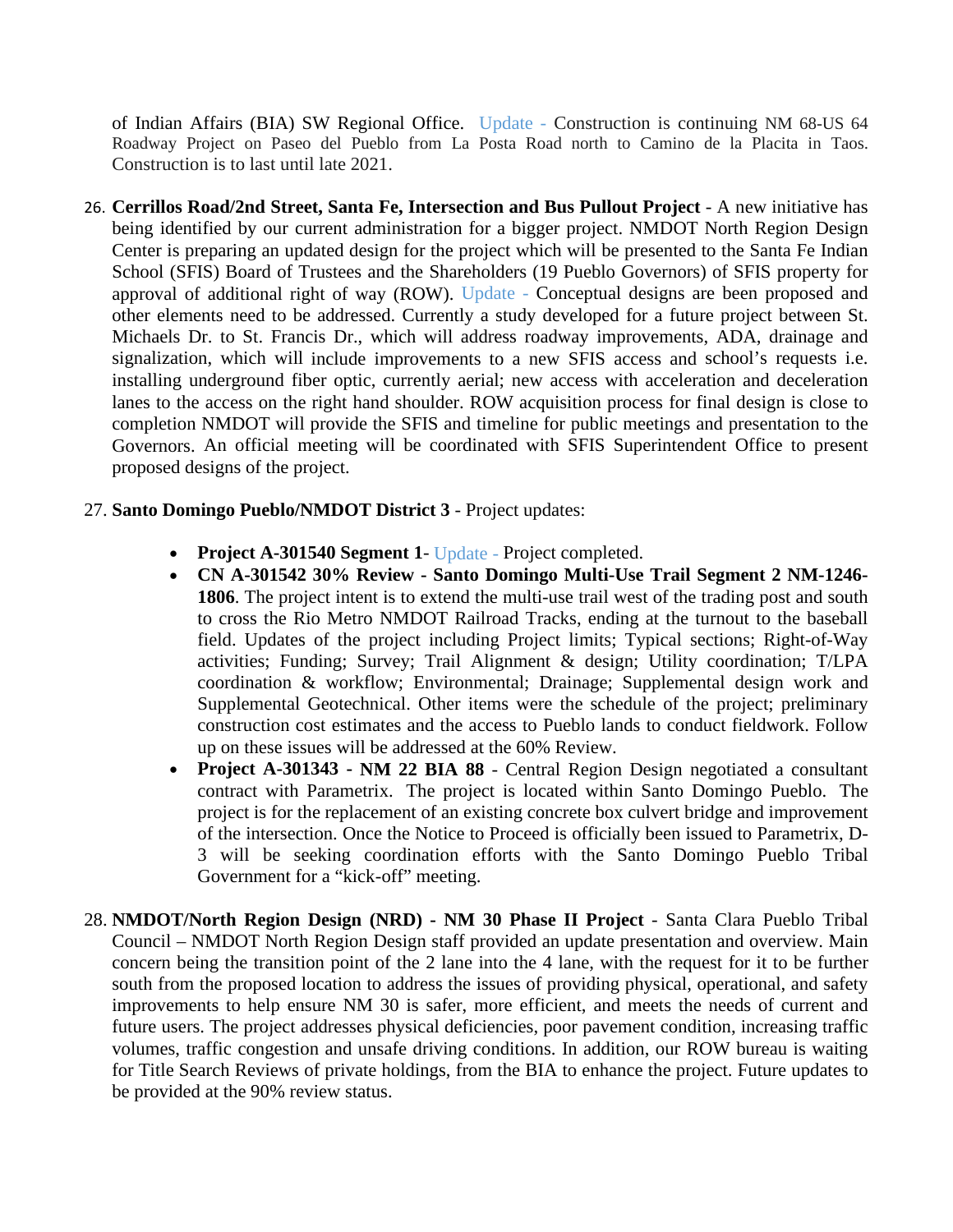- 29. **CN 5100460 Drainage Improvements Project** NMDOT NRD/Ohkay Owingeh Pueblo Coordination needed between the Pueblo's drainage master plan prepared by USACE and NMDOT drainage improvements on NM 68, which detailed the existing drainage crossings of NM 68 within USACE study and also the drainage analysis conducted by NMDOT's Drainage Engineer Consultant. Tribe, our department and BIA are in the final review of the additional ROW needed for the overtures needed to address the improvements. Update – Project is on schedule.
- 30. **Gadiahi Navajo Chapter DRAFT Plans Gadii'ahi N57A Double Chip Seal**  The plan set does not reference the specifications that are applicable to the project. Capital Appropriation Coop Agreement requires the entity (NDOT) to "be responsible for all current design practices and specifications", which NMDOT District 5 believes are the 2019 NMDOT Standard Specifications and Standard Drawings. Because the typical section and plan/profile sheets shown in the plans requires N 57A to be constructed to the dimensions and grades shown, NMDOT believes the proposed scope of work is roadway reconstruction. NMDOT District 5 disagrees with the scope of work of placing base course and constructing a double chip seal over the base course as an option for roadway reconstruction. Therefore, NDOT needs to reconsider the project.
- **31. Beclabito Navajo Chapter/NDOT**  Chapter is in the planning stage with NMDOT D-5 on a safety project on US 64 at MP 3.0-3.5 for street lighting.
- 32. **Apache Summit – Mescalero ITS System** The main issue for the project is having power and communications connectivity to the Close Caption TV (CCTV) system, namely having the connection from the power source to the unit. A review with our General Counsel Office identified the need to acquire additional ROW due to the power source was outside of NMDOT ROW. Therefore, a reinstatement of this project is need for the safety of not only the Mescalero Apache Nation, but also the public. Other matters to be addressed including the cost for installation of the unit, operation & maintenance, the acquisition of the needed ROW, installation of a Roadway Weather Information System and the redetermination of the tribe's interest, along with entering into an internal governmental agreement for the  $O \& M$ . A coordinated discussion among the stakeholders will enhance the project. Update – Follow up done currently Mescalero Apache Tribe are supportive of the CCTV at Apache Summit. NMDOT General Counsel reviewed Legal Description of the Project. Their opinion is that there no legal agreement was needed between NMDOT and Mescalero Apache Tribe. In support of the Tribal sovereignty, a letter of support from Mescalero Apache Tribe President and Tribal Council is pending. The goal is to have the CCTV operational by December 2020.
- 33. **Pueblo of San Ildefonso Cell Tower Project** Pueblo needs to acquire an excess permit off our NM 502 ROW to construct their project and have excess for maintenance operations for the cell tower and water storage tanks. Update - Excess Driveway Permit is pending.

The NMDOT Tribal Liaison is also involved in the following significant tribal transportation projects currently underway: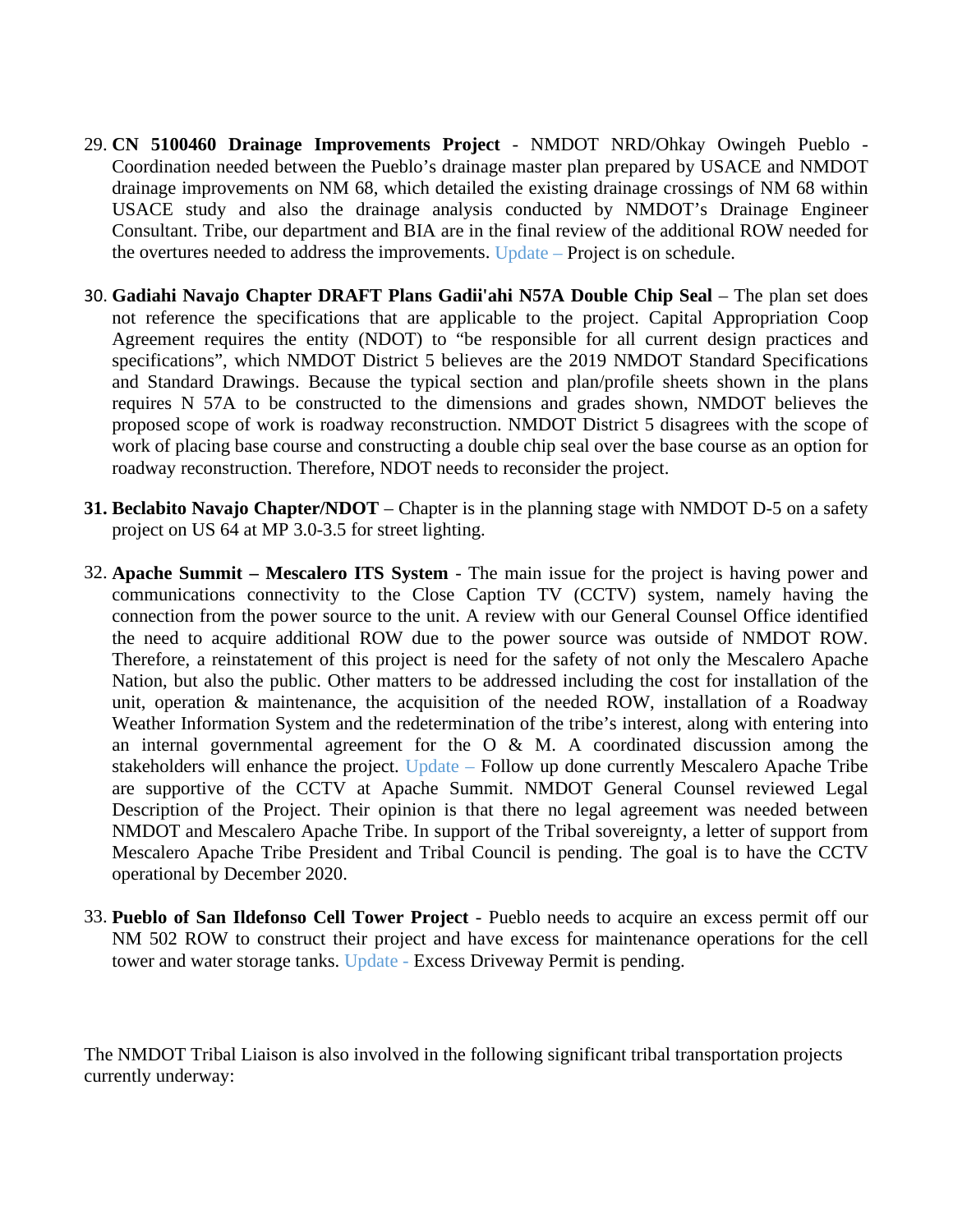- **Ohkay Owingeh Pueblo**  Acquisition of seven (7) Construction Maintenance Easement and two (2) Temporary Construction Permits parcels of tribal lands for project CN 5100460 Culvert Maintenance, easement agreement signed by Governor Lovato and Cabinet Secretary Sandoval.
- **NMDOT/CDOT - INFRA GRANT APPLICATION AND SURVEYS** -Colorado DOT and Ute Mountain applied for a grant under the INFRA program, would like to name the Navajo Nation as one of the joint applicants. NMDOT Tribal Liaison coordinated with NDOT for their participation. New Mexico, with the grant would use it to improve US 160 and NM 597, the access road connecting US 160 to the Four Corners Monument.
- **NMDOT D-6/Zia Pueblo** Coordinated efforts to complete the Agreement package for the pueblo's CN LP60009.
- **Navajo DOT and Rep. Anthony Allison** Provided an update on the 2020 Legislative proposal for the -Shiprock Patrol Yard project which was vetoed, by the Governor
- **Pueblo of San Ildefonso** NM 30 Project Phase 3 continued coordinated efforts for the project i.e. Tribal project design needs and Feld Survey Permit for the consultant Bohannan Huston.
- **NMDOT Long Range Statewide Transportation Plan** Participated as a work group member to review the draft Trends Report and draft Vision, Goals and Objectives updates.
- **NMDOT ROW Bureau and Santa Clara Pueblo** Coordinated the efforts of the CN 5100441 Pueblo ROW Acquisition Status Update with the BIA
- **NMDOT Environment Department, Dulce - 38 Airport Road Project -** Assisted to identify NMDOT and Jicarilla Apache Nation stakeholders for this project.
- **MRMPO 2020 Orth Photography Project Flyover** Assisted the MPO to identify and coordinate the tribes within the MRMPO service area that would have an interest to participate in the project.
- **UNM Transportation Engineering, Urban Planning Program**  Assisted a Graduate Student in acquiring data from Navajo Nation Chapters for a studio class referencing a land use plan.
- **Santa Clara Pueblo - Phase II Cultural Resource Coordination Mtg., CN 5100441** – Participated with the workgroup to review the revised draft copy of the environmental commitments and two Notices to Contractors regarding Descanso and cultural resource monitoring for the project.
- **NMDOT D-6/NDOT** Assisted the district to identify the proper ownership of the tract of land that is adjacent to the project CN6101200 for the 90% plans review and coordinated with NDOT for their input.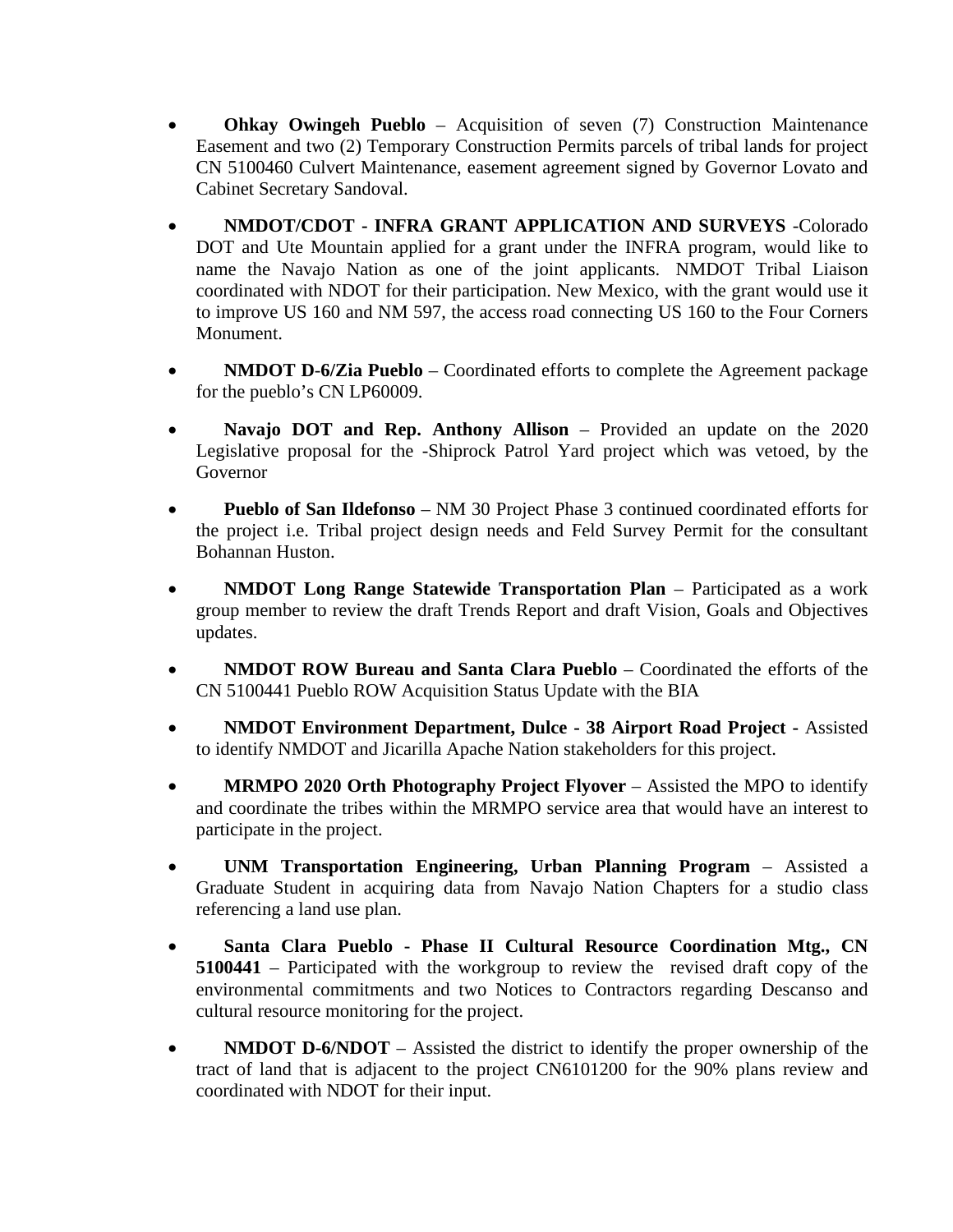- **Ohkay Owingeh Pueblo Old Bridge/SR 74**  Assisted the Pueblo to identify the proper division to provide the weight capacity of the bridge in order for NM Gas Company to replace a value underneath the bridge.
- **NMDOT D-6 Permission to Enter Navajo Tribal Lands form** assisted to acquire permit to conduct Survey, Inspection and Examination of property along New Mexico Hwy 566, which crosses tribal property for the purpose of erosion mitigation, drainage analysis and design for erosion. The purpose of the form is to collect data for erosion mitigation, drainage study, analysis and design.
- **NMDOT Environment Department, Wildlife Corridors Action Plan** Assisted with the coordination of a Tribal Involvement Meeting and hosting of such a meeting on tribal lands with departmental staff and tribal entities, which was postponed due to the COVID pandemic.
- **Isleta Pueblo/NMDOT D-3, NM 317 Striping** Assisted Tribal staff and our NMDOT staff to coordinate a Gov't-to-Gov't session with the Isleta Tribal Leadership and Secretary Sandoval, along with staff at D-3, to address the issues of the pueblo relative to the project.
- **Coordination for South Valley ITS project (CN A300943)** Assist with the preparation of a Categorical Exclusion per NMDOT/FHWA guidance for an Intelligent Transportation System project that involves the installation of cable, vaults, pull boxes and cameras mounted on traffic lights along Rio Bravo Blvd, Dennis Chavez Blvd and 2<sup>nd</sup> Street. The project is federal funded and assisted to determine if tribal coordination is required for the project.
- **2020 Legislative Session HB 26**  Provided updates and changes to Local Government Transportation Project Fund name change to Transportation Project Fund and allowing Indian Nation, Tribe and Pueblo projects to be funded by the Transportation Project Fund, along with the request for support needed to fund transportation needs in rural/tribal communities.
- **NMDOT Data Management Bureau /Taos Pueblo** Assisted with the coordination of conducting traffic counts in the Taos area and some of the counts within the Taos Pueblo.
- **Pueblo of Isleta - 202(a)9 Agreement**  Project (CN 301088) is programmed in FFY2022, therefore, transfer/obligate the funds cannot be done until then. NMDOT General Counsel and D3 staff are reviewing the transfer agreement for CN301088 but we wouldn't need to finalize that agreement until 2020
- **Pueblo of Jemez - 202(a)9 Agreement** Jemez Pueblo interest in transferring project (CN 6101310), which is programmed in FFY2020, 2021, 2022 and 2023.
- **Navajo DOT/ADOT** Provided information to NDOT to identify the proper NMDOT Division to address their concerns of conducting mobile weight station enforcement.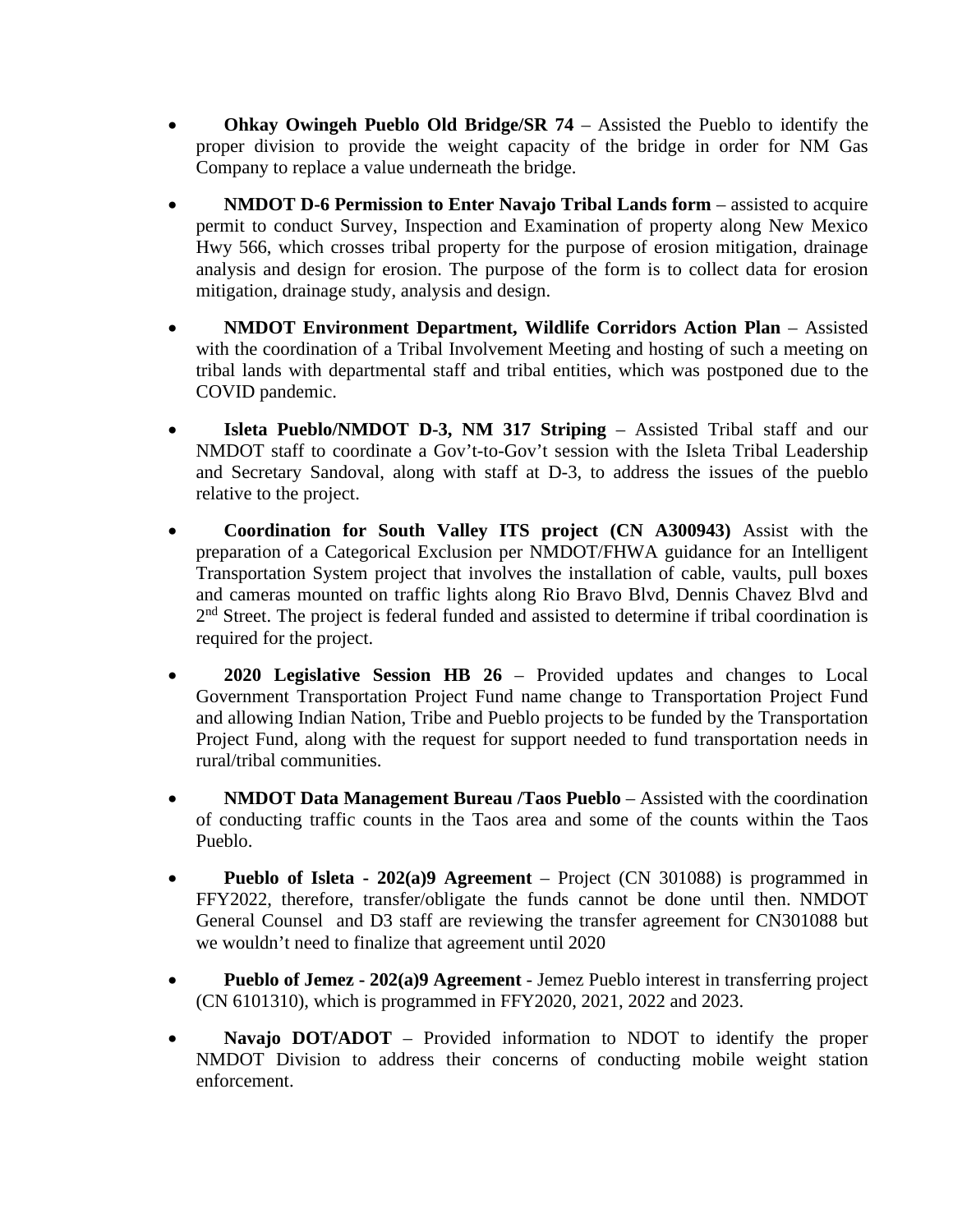- **Navajo Nation** Intersection of US 64/N 5031 CN 5101120 Update Moved to outer year June 2022 on the STIP, NMDOT NRD designing the process to determine the project Scope of Work.
- **Navajo Nation** Shiprock Educational Corridor CN-5100821 Update Moved to outer years on the 2020 STIP with the need of additional ROW.
- **Santa Clara Pueblo –** NM 30 Phase I Project Update Project is complete.
- **Isleta Pueblo** Project A300081/A300082 R/W realignment Update Currently underway with surveying activity.
- **Ohkay Owingeh Pueblo**  RSA Intersection of NM 68/Popay Avenue Update Project incorporated into another project Scope of Work.
- **San Ildefonso Pueblo** NM 4/White Rock Project Update Currently under discussion need complication of Phase A/B study, in order, to request Temporary Construction Easements from the Pueblo.

Other tribal outreach provided by the NMDOT Tribal Liaison includes:

- **Tribal Planners Roundtable** Participate to address tribal transportation issues and concerns.
- **Tribal Entities, RTPO's and MPO's -** Provided COVID-19 information on Travel Restrictions on Pueblos and Reservations.
- **Tribal Entities, RTPO's and MPO's** Provided clarifications regarding Project Feasibility Form.
- **Tribal Entities, RTPO's and MPO's** Provided the 2020 NMDOT Surplus Equip Sale.
- **NMDOT Tribal Liaison** Participated in the T/LPA training session on the revision of the T/LPA Handbook.
- **Santa Ana Pueblo**  Assisted the pueblo for the recruitment and advertisement of a Transportation Program Manager.
- **Tribal Entities, RTPO's and MPO's**  Provided information on U.S. Secretary of Transportation Elaine L. Chao Announces Availability of \$1 Billion to Upgrade American Infrastructure.
- **Tribal Transportation Program Coordinating Committee (TTPCC)**  Provided clarification of the purpose of the national committee, to newly hired tribal planners, which the committee membership is an appointed position and this committee addresses tribal transportation issues and concerns on a national base. Further, encouraged the tribal planners to participate in the sessions held in Albuquerque.
- **TTAP Consultation Jan. 16, 2020** Provided updates and encouragement to tribal transportation planners to attend the consultation.
- **Zia Pueblo** review of plans for tribe's Emergency Medical Services (EMS) Building – 100% complete - current need of a driveway permit for their Emergency Response Facility (ERF). Update – Building construction complete, pending Driveway Permit request from the Pueblo.
- **Sandia Pueblo** maintenance agreement along I-25 & NM 313/NMDOT District 3 Due to staff, turnover agreement is still in the development stage, in addition with the need for legal review by both parties. Update – On going discussion with the Pueblo and NMDOT D-3 staff.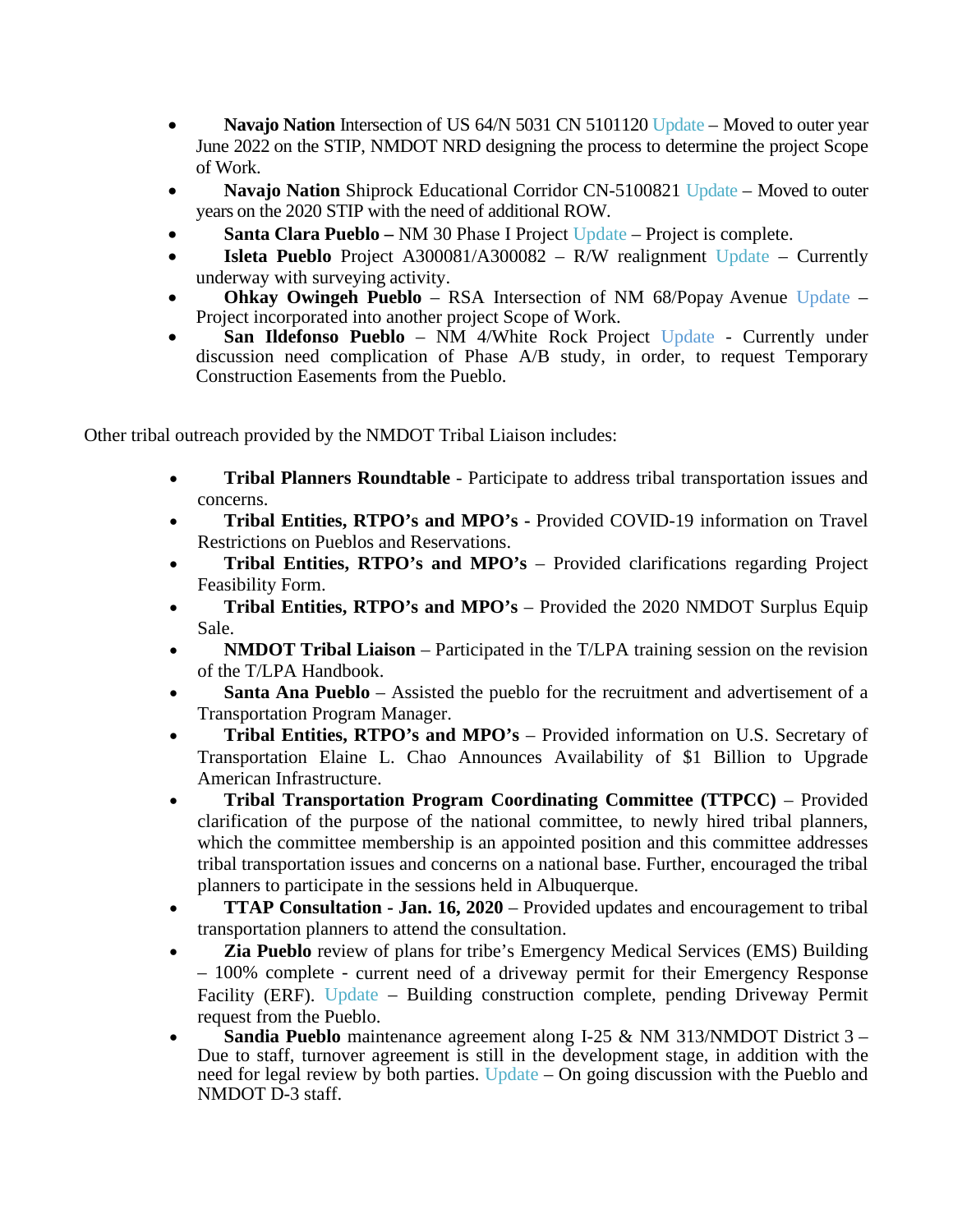- **Laguna Pueblo:** Abandonment of frontage road north side I 40 @ 66 Casino which runs parallel to I-40 and turns north at the concrete barriers on the west end of the segment of road way Update – Final agreement for conveyance being addressed by NMDOT Property Management and the NMDOT Office of General Counsel awaiting comments from the Pueblo is still pending.
- **San Felipe and Santa Ana Pueblos**  Road Signage on NM 313 to determine the proper land boundaries coordination with the pueblos, NMDOT District 3 and the BIA – Meeting with both entities to reach a common agreement Update- Outstanding final approval by BIA.
- **Zia Pueblo**  NMDOT Utility Permit and Work Permit packets for commercial development off US 550 Update – Coordination with the Pueblo and NMDOT D 6
- **Isleta Pueblo** Safety concerns on NM 47, especially the turning lanes and signage for farm equipment, along with the right of way fencing and gates. Update - On going discussion with the Pueblo and NMDOT D-3 with a need to revisit RSA
- **Santa Ana Pueblo**  Update Dove Road (main arterial of the community) and NM 313 Intersection improvements. Update – Pueblo seeking TIF funding for the project
- **San Felipe Pueblo**  Frontage Road project /Tribal infrastructure Funds (TIF) Update – Pueblo to address cultural concerns of the location of the project
- **Sandia Pueblo**  NMDOT Rail Division/Ref: irrigation/ditch/drainage issues, Railway ROW, vegetation growth and railroad crossings Update - On going discussion with the Pueblo and NMDOT D 3.
- **Rio Grande Gorge Bridge Safety Network Group**  Physical barrier prevent loss of life both accidental and purposeful; reducing speed limit; parking and vending spaces. Update - On going discussion with Taos County, Taos Pueblo and NMDOT D 5, currently posting Security Guards at the rest area to prevent vandalism.
- **Zia Pueblo**  National Tribal Transportation Facility Inventory (NTTFI) formally the Indian Reservation Roads Program (IRR). Update - Pueblo is addressing their inventory within their Long Range Transportation Plan.

The NMDOT Tribal Liaison also provides the following in-house assistance and coordination:

- **2020 NMDOT Legislative Team** Responsible for internal bill review assignments and provide responsive information.
- **NMDOT Broad Band Project**  Our department's broadband initiative. Create a video as part of Secretary's presentation to various tribes to expand broadband technology.
- Local and Tribal Funding for the 2040 MTP Financial Section Assisted in the coordination of the Mid Region MPO in developing a update to their twenty year longrange plan, *Connections 2040 Metropolitan Transportation Plan (2040 MTP Update)*. Per federal regulations, a need to include all funding used for transportation purposes within the Albuquerque Metropolitan Planning Area (AMPA) which include funds for highways, roads, bike/ped facilities and transit.
- **Construction Agreement for Frontage Road and CME's (Tracking #19-327-02)**  Assisted with the request to meet with the San Felipe Pueblo Tribal Administration to discuss a request for Construction Agreement for the Frontage Road and 11-CME-6, 11- CME-5 and 11A-CME-1 along Interstate 25 between mile post 252 and 254 at the San Felipe Interchange.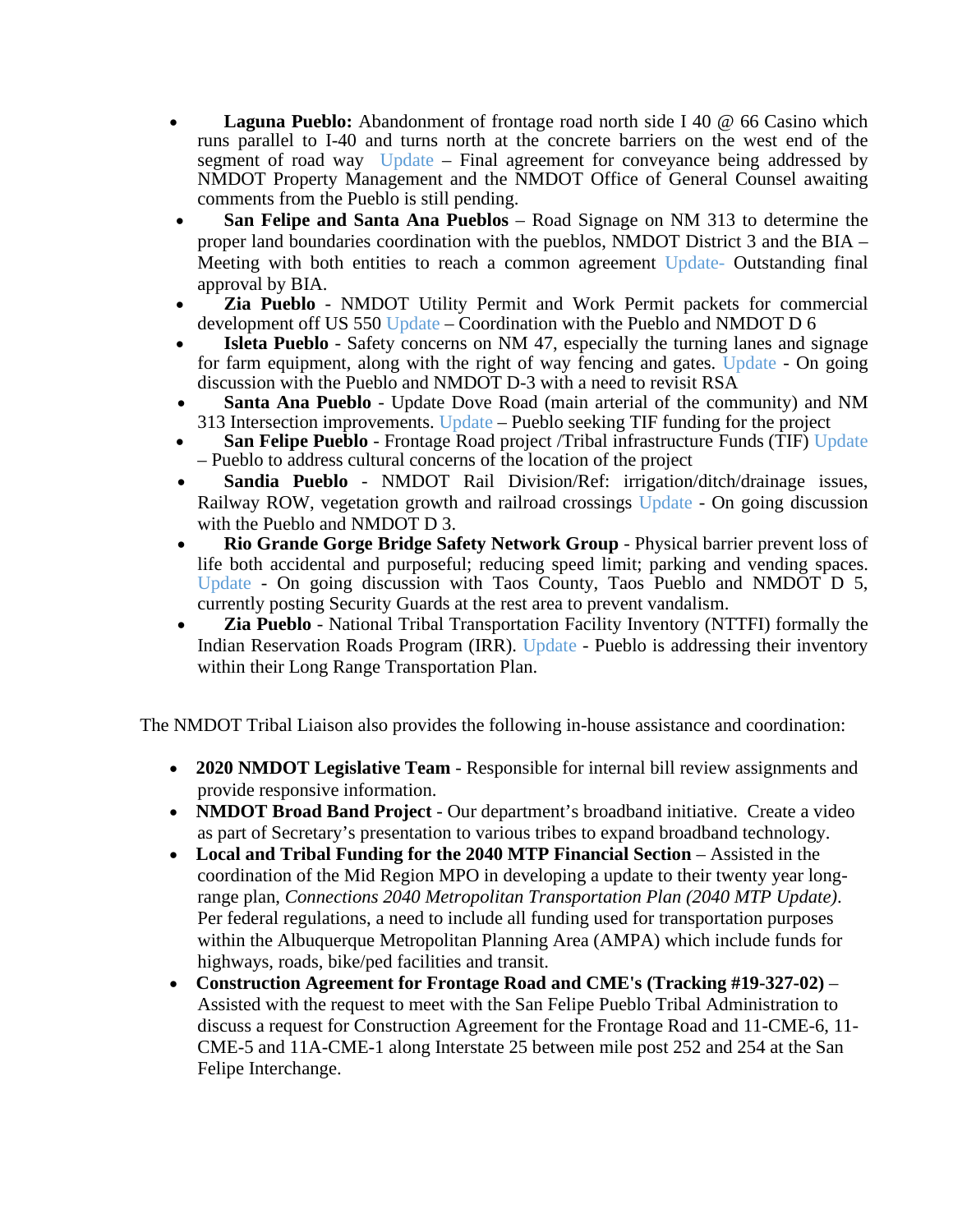- **US 64 ROW/Navajo Right-of-Way Documents** Assisted in coordinating the research and acquiring right documents for the US 64 project from Shiprock, NM to Arizona Stateline**.**
- **2019 Navajo Nation Capital Outlay Agreements** Assisted with updates of transportation capital outlay projects in conjunction with the reconciliation sessions.
- **Office of U.S. Senator Martin Heinrich - NM 537 Inquiry**  Provided information of Jicarilla Apache Nation seeking funding to repair a segment of NM 537. With their unsuccessful efforts in the past with applying for NM State DOT funds due to the high cost estimate of the project. NMDOT staff currently working with Jicarilla Apache Nation staff on a FLAP application for the next funding cycle.
- **Ecosphere-Environmental Services** City of Aztec North Main Avenue Extension project, Categorical Exclusion, and as part of the CE provided coordination to determine whether there were any Traditional Cultural Properties within the project.
- **NMDOT Traffic Technical Support Group** Assist with review and development of signal & lighting agreements for all NMDOT projects.
- **Pueblo of Isleta 5310/Drug and Alcohol Policy** Coordinated efforts with Isleta Tribal General Counsel, NMDOT General Counsel and Transit Bureau in the review of the tribe's Drug and Alcohol policies to be in compliance with NMDOT requirements.
- **Laguna Contact** Assisted NMDOT ROW Bureau to identify the proper tribal contact to process Railroad Certification.
- **NMDOT-ROW Bureau** Clarification on the new procedures for CN S100570 Santa Fe Indian School BIA/AVSU Appraisal Question.
- **NMDOT, MPOs & RTPOs** Assisted the distribution of the House Bill 207, which changed the Local Gov't Transportation Project fund's name to Transportation Project Fund, includes tribal governments as eligible recipients, along with the inclusion of transit, bicycle and pedestrian infrastructure as eligible project types.
- **NMDOT, MPOs & RTPOs** Assisted the distribution of the Vetoing of Senate Bill 232, which funded various local transportation projects in the tune of \$50 million.
- **NMDOT Transit and Rail Bureau** Assisted the distribution of the Notice to interested parties of the FY 2020 49 USC Sec. 5311 Enhanced Mobility of Seniors and Sec. 5310 Individuals with Disabilities.
- **HB 349 Capital Outlay, signed and chaptered bills and VETOED Bills** Provided the 2020 Legislative information to the tribal contacts and MPOs & RTPOs
- **RTPO and MPO Quarterly Meetings** Participation to address tribal concerns and needs.
- **NMDOT-Research Oversight Committee (ROC)**  Committee member representing the tribal communities to address evaluation and scoring of research proposals.
- **State Transportation Innovation Council (STIC)** Council member representing the tribal communities to address tribal transportation needs for innovative initiatives on tribal roads and byways.
- **Cochiti Pueblo - SR22 Right of Way Fencing** Assisted the pueblo to address trespass issues on to their tribal lands due to a missing gate and the need to have NMDOT D-3 Maintenance Patrol replace the gate since it is on NMDOT ROW.
- **FY 2021 LGRF Invitation for Jemez Pueblo** Assisted the pueblo to acquire information for submission of an application for the Local Government Road Fund.
- **NMDOT D-3/Santo Domingo Pueblo**  Assisted pueblo staff to include the new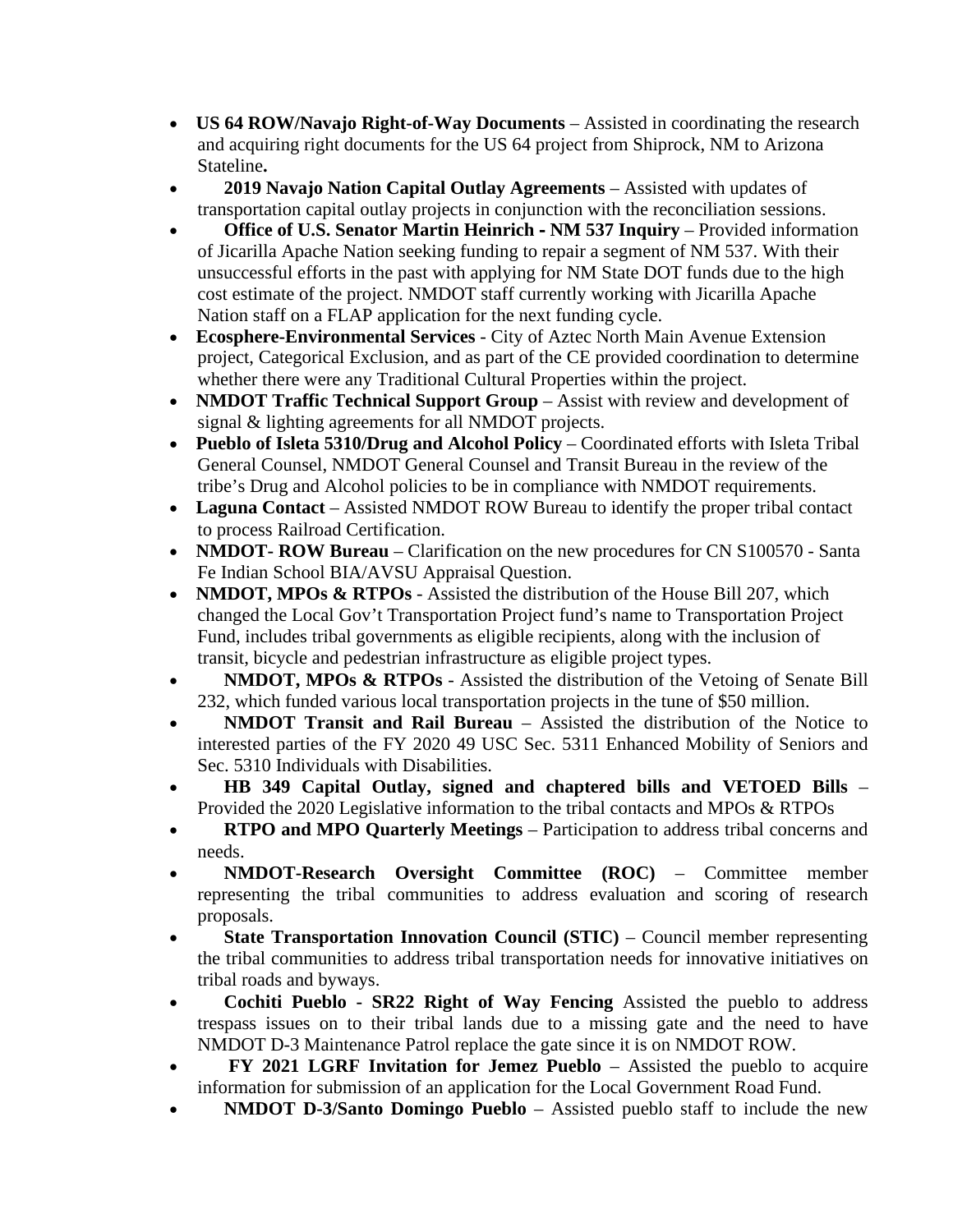appointed 2020 Tribal Administrative staff with the monthly coordination meetings in order for them to have firsthand information on current project activities.

- **NMDOT D-6 Quarterly Meeting Pueblo of Acoma** Assisted both entities to establish Quarterly Coordinating Meetings to address common issues and concerns.
- **NMDOT D-6 Quarterly Meeting Pueblo of Laguna** Assisted both entities to establish Quarterly Coordinating Meetings to address common issues and concerns.
- **NMDOT, Traffic Records**  Assisted staff to acquire fatal crash report from Sandia Pueblo.
- **NMDOT District 5/San Ildefonso Pueblo**  Presentation of District's STIP project reconstruct of 3+ mile stretch of NM 4, from White Rock to just north of the Truck Bypass (just south of NM 502).
- **Laguna Pueblo, NMDOT D-3 & D-6** Coordination of monthly discuss common issues and concerns of both entities.
- **NMDOT-POD**  Critical listing of Capital Outlay Projects with tribal entities.
- **NMDOT D-5 Staff** Research/acquirement of documents for the San Ildefonso Pueblo's Easement Agreement and the Grant of Easement on NM 4.
- **NMDOT ROW/D-5/Pojoaque Pueblo**  Relocation/Specialty Project #CN-9900270 Arroyo Jacona - Request for new survey to set monuments on CMEs. Update – Survey completion pending.
- **Navajo Nation / NM Indian Affairs Department** Reconciliation and updates on NMDOT projects.

## **Tribal Participation in State Transportation Planning**

The NMDOT Tribal Liaison, Ron D. Shutiva, continues to encourage tribal involvement in the MPO and RTPO planning processes in order to take advantage of opportunities for involvement in the development of MPO Transportation Improvement Program (TIPs) and RTPO Regional Transportation Improvement Program Recommendations (RTIPRs) that feed into the State Transportation Improvement Program (STIP). Mr. Shutiva continues to provide assistance in developing procedures and mutual protocols concerning safety, environmental and emergency response measures, and adherence to cultural values. Mr. Shutiva continues to provide technical assistance regarding planning activities and requirements by acting as an intermediary between tribes, Bureau of Indian Affairs – Southwest Region Department of Transportation (BIA-SWRDOT), FHWA-Federal Lands Tribal Transportation Program, Tribal Technical Assistance Program and other NMDOT divisions and district offices. Tribal Liaison continues to meet with tribal officials to coordinate tribal and NMDOT communication involving the implementation of local transportation projects.

#### **Technical Planning Assistance**

NMDOT's goal for Fiscal Year 2020 pertaining to collaboration with tribal entities is to continue providing technical planning assistance to address the specific unmet needs and concerns of each individual tribe. The Department's Native American Transportation Outreach Program will continue to serve as a liaison between the tribes; the BIA's Regional Department of Transportation Offices; FHWA-Federal Lands Tribal Transportation Program; Tribal Technical Assistance Program and NMDOT Divisions and District Offices to ensure tribal participation in all pertinent planning activities and the sharing of data and other information to coordinate services. The Native American Tribal Liaison will continue to meet with tribal officials on a regular basis to coordinate tribal and NMDOT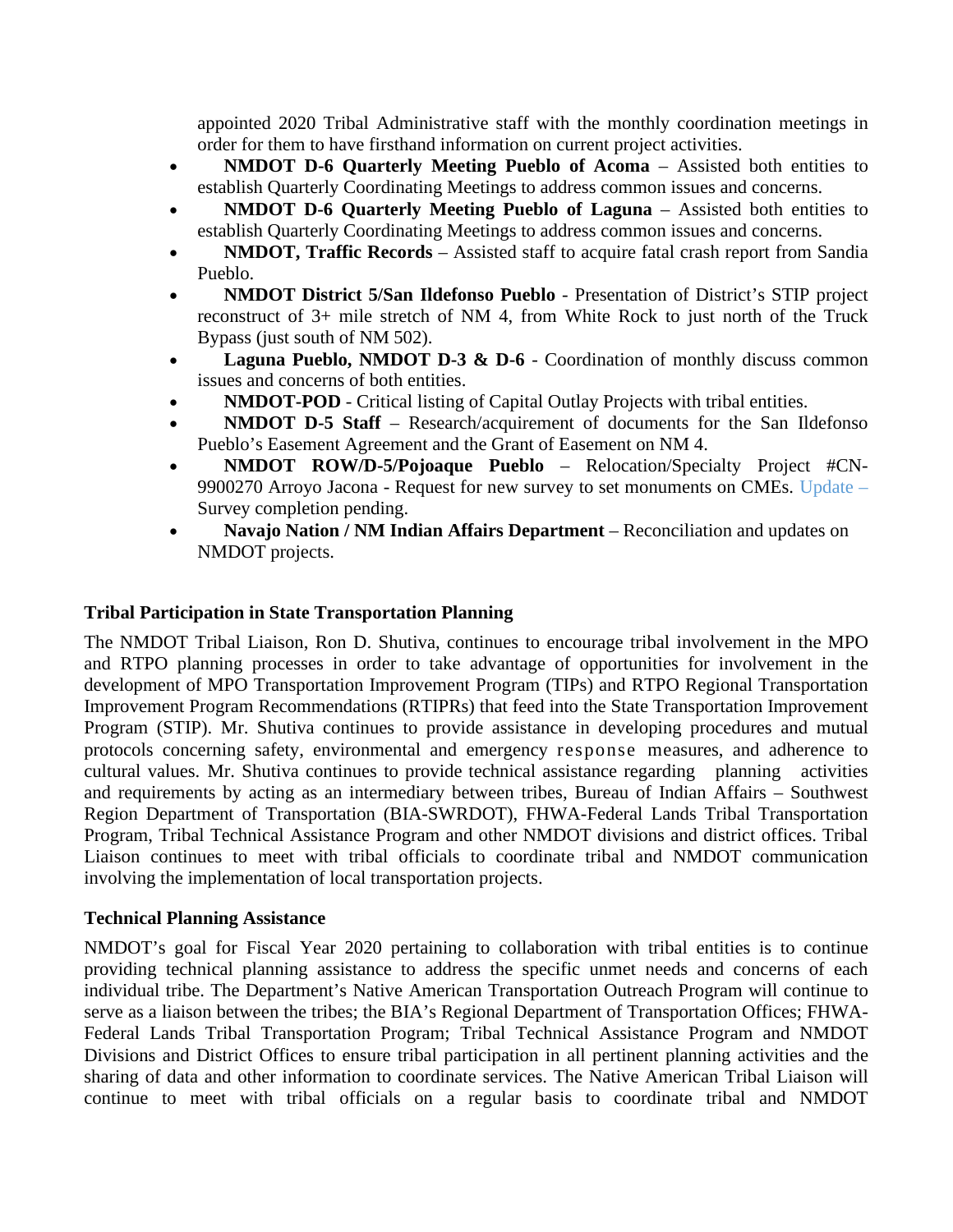communications regarding the implementation of local transportation-related projects, along with meeting any new requirements established in the FAST Act. The Tribal Liaison will reactivate the Tribal Coordinating Committee (TCC), established for the 2040 Plan, to assist in developing a plan and setting milestones for organizing a Tribal Safety Summit held in November of 2019, along with implementation of the Strategic Highway Safety Plan (SHSP).

#### **Training and Employee Notification**

#### STCA Training Certification

The State Personnel Office (SPO) and Indian Affairs Department (IAD) developed the Cultural Competency Training component of the STCA. A new training schedule will enable new NMDOT staff and Districts to receive certification.

The NMDOT will implement the following to meet its responsibilities under the State-Tribal Collaboration Act:

- 1. Allocate time during NMDOT's monthly New Employee Orientation for the Department's Tribal Liaison to address employees regarding the provisions of the State-Tribal Collaboration Act;
- 2. Continue to track current "Developing Effective Communication Skills in theWorkplace" training classes in the Department's training database; and
- 3. Develop additional training curriculums as needed in lieu of classes ordinarily provided by SPO, unless such training becomes available.

In addition, the NMDOT Tribal Liaison will continue to consult with the SPO as needed and appropriate, regarding the training program that the SPO had formerly implemented so successfully.

#### Employee Notification about the STCA

When the new training schedules for the Cultural Competency Training becomes available, the NMDOT Training Bureau will prepare a notification list identifying all new NMDOT employees that must complete the training as required by the provisions of the STCA. NMDOT Training Bureau has also coordinated with IAD to conduct specific sessions for the NMDOT employees.

## VI.**KEY NAMES AND CONTACT INFORMATION**

#### **New Mexico Department of Transportation**

General Office 1120 Cerrillos Road Santa Fe, NM, 87504-1149

#### **Michael Sandoval,** Cabinet Secretary

General Office (GO) Room 105 Phone **(**505) 827-5110 Email: [Michael.Sandoval1@state.nm.us](mailto:Michael.Sandoval1@state.nm.us)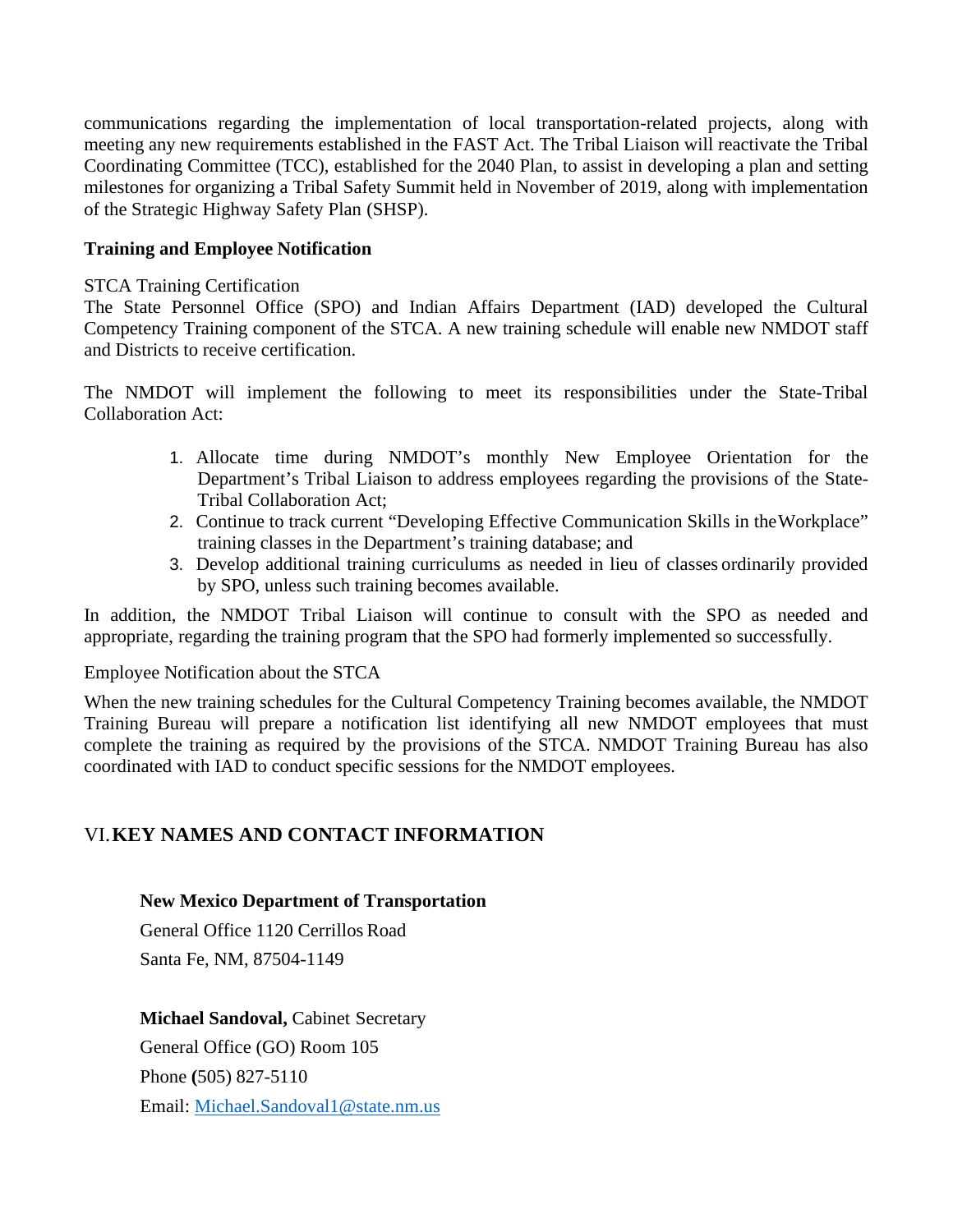**Justin Reese,** Deputy Secretary GO Room 105 Phone (505) 827-5110 Email: [Justin.Reese@state.nm.us](mailto:Justin.Reese@state.nm.us)

#### **NMDOT Multimodal Planning and Programs**

1120 Cerrillos Rd. South Building (SB) 1 North P.O. Box 1149 Santa Fe, NM 87504 Fax: (505) 827-3229

#### **Jessica Griffin,** Multimodal Planning and Programs, Bureau Chief

Cell: (505) 231-7769 E-mail: [Jessica.Griffin@state.nm.us](mailto:Jessica.Griffin@state.nm.us)

#### **Rosa Kozub,** Government-to-Government Unit Supervisor

Cell: (505) 231-9869 E-mail: [rosa.kozub@state.nm.us](mailto:rosa.kozub@state.nm.us)

#### **Ron Shutiva,** Urban & Regional Planner, Native American Tribal Liaison

Cell: (505) 670-5465 E-mail: [ron.shutiva@state.nm.us](mailto:ron.shutiva@state.nm.us)

#### **Paul Sittig,** Technical and Freight Planning Supervisor

Cell: (505) 231-0335

E-mail: [paul.sittig@state.nm.us](mailto:paul.sittig@state.nm.us)

**Neala Krueger,** Urban & Regional Planner, MPO/RTPO Liaison (Mid Region MPO & RTPO, and NWRTPO)

Cell: (505) 231-2632

E-mail: [Neala.Krueger@state.nm.us](mailto:Neala.Krueger@state.nm.us)

**Joseph Moriarty, AICP, Urban & Regional Planner, MPO/RTPO Liaison (FMPO, SFMPO,** NPRTPO and NERTPO)

Cell: 505-470-8143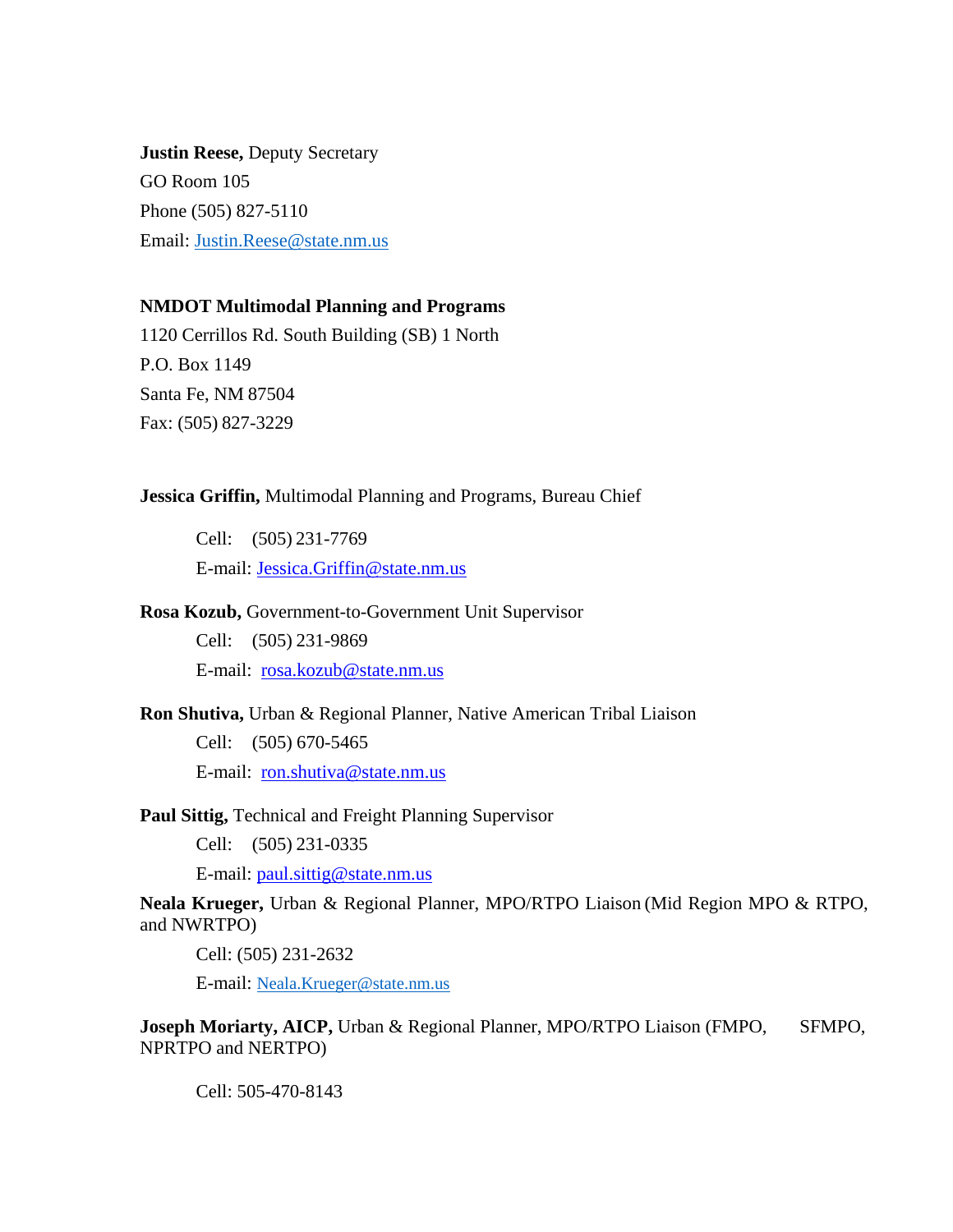Email: [Joseph.Moriarty@state.nm.us](mailto:Joseph.Moriarty@state.nm.us)

**Debbie Hudson,** Urban & Regional Planner, MPO/RTPO Liaison (SWRTPO, SCRTPO, SERTPO, MVMPO and EPMPO)

Phone: (575) 640-2779

Email: [Debbie.Hudson@state.nm.us](mailto:Debbie.Hudson@state.nm.us)

**Shannon Glendenning,** Active Transportation Programs Supervisor, BPE Coordinator

Cell: (505) 231-4300

E-mail: [Shannon.Glendenning@state.nm.us](mailto:Shannon.Glendenning@state.nm.us)

**David Nelson,** Urban & Regional Planner, Travel Demand Modeler

Cell: (505) 365-3583

E-Mail: [David.Nelson@state.nm.us](mailto:David.Nelson@state.nm.us)

**Maggie Moore,** Urban & Regional Planner, Recreational Trails Program (RTP) Coordinator and Transportation Alternatives Program (TAP) Coordinator

Cell: (505) 470-4705

Email: [Maggie.Moore@state.nm.us](mailto:Maggie.Moore@state.nm.us)

**Sky Tallman,** Urban & Regional Planner, Congestion Mitigation and Air Quality Improvement Program (CMAQ) Coordinator

Cell: (505) 470-3719 E-mail: [Sky.Tallman2@state.nm.us](mailto:Sky.Tallman2@state.nm.us)

**Jeanetta Bachand,** Urban & Regional Planner, Technical and Freight Planner Cell: 505-470-2856

Email: [Jeanetta.Bachand@state.nm.us](mailto:Jeanetta.Bachand@state.nm.us)

#### **NMDOT Local Technical Assistance Program (LTAP)**

1120 Cerrillos Road, SB 1 North Santa Fe, NM 87504

**Paul Sittig,** LTAP Coordinator Cell: (505) 490-2410 E-Mail: [paul.sittig@state.nm.us](mailto:paul.sittig@state.nm.us)

#### **New Mexico LTAP Center**

Ms. Callie French, NM LTAP Program Manager Office: (505) 277-0767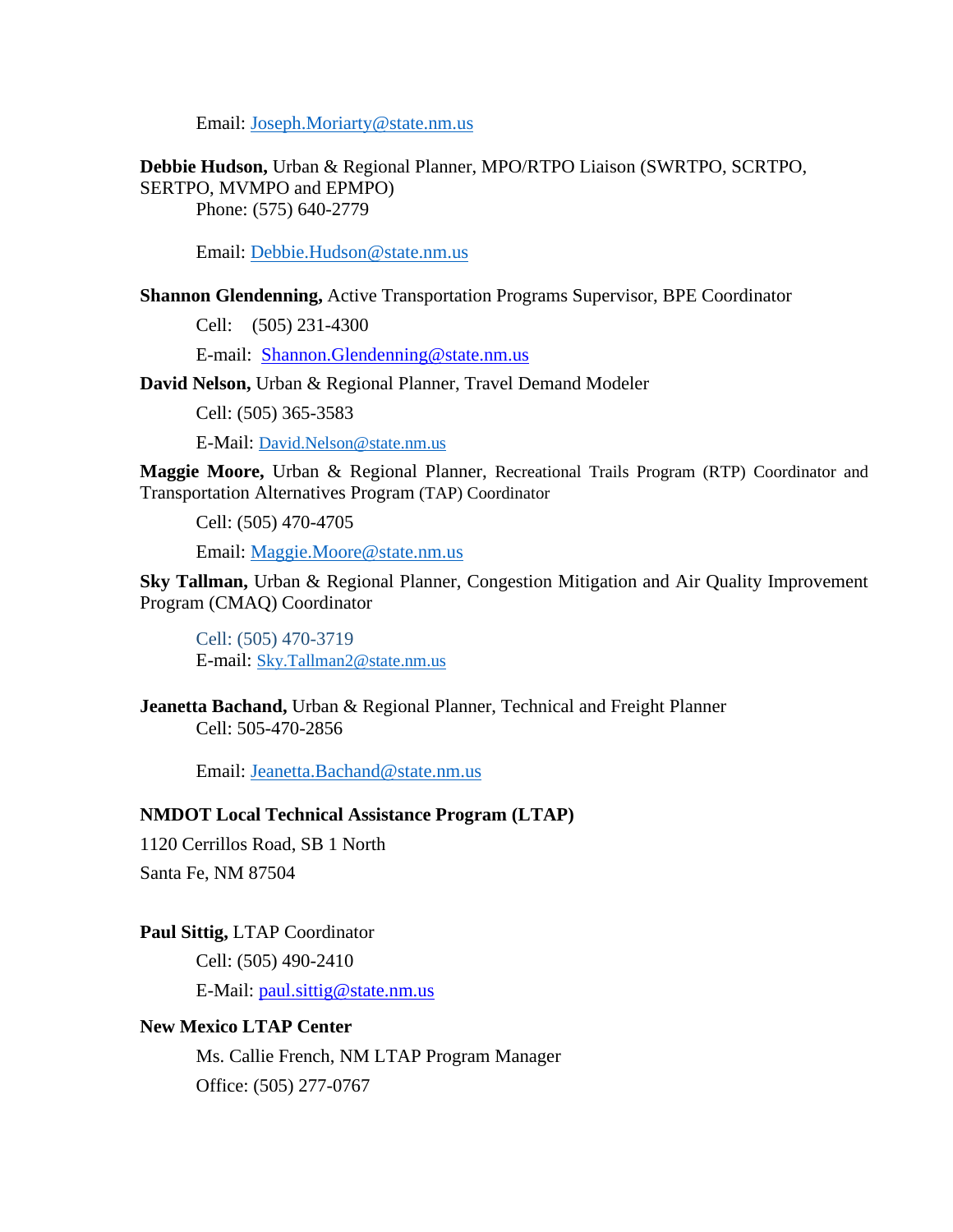Cell: (575) 430-1485 Email: [cfrenc@unm.edu](mailto:cfrenc@unm.edu) [ltap.unm.edu](mailto:LTAP@UNM.edu)

#### **NMDOT Project Oversight Division (POD)**

1120 Cerrillos Rd. GO, Room 127 P.O. Box 1149 Santa Fe, NM 87504 Fax: (505) 827-5640

**Sean Sandoval**, Staff Manager Phone: (505) 476-3784 E-mail: [sean.sandoval@state.nm.us](mailto:sean.sandoval@state.nm.us)

#### **NMDOT STIP Unit**

1120 Cerrillos Rd. GO Room 204 P.O. Box 1149 Santa Fe, NM 87504

#### **Rebecca Maes,** STIP Coordinator

Phone: (505) 476-3785 E-mail: [rebecca.maes@state.nm.us](mailto:rebecca.maes@state.nm.us)

#### **NMDOT Construction & Civil Rights Bureau**

1596 Pacheco St. Suite 107 Santa Fe, NM 87505 **Trisha Clark**, P.E., Acting State Construction Engineer Phone: (505) 409-1175 E-mail: [Triska.Clark@state.nm.us](mailto:Triska.Clark@state.nm.us) **Charles Trujillo**, Title VI and ADA Coordinator Phone: 505-470-6739 E-mail: [Charles.Trujillo@state.nm.us](mailto:Charles.Trujillo@state.nm.us)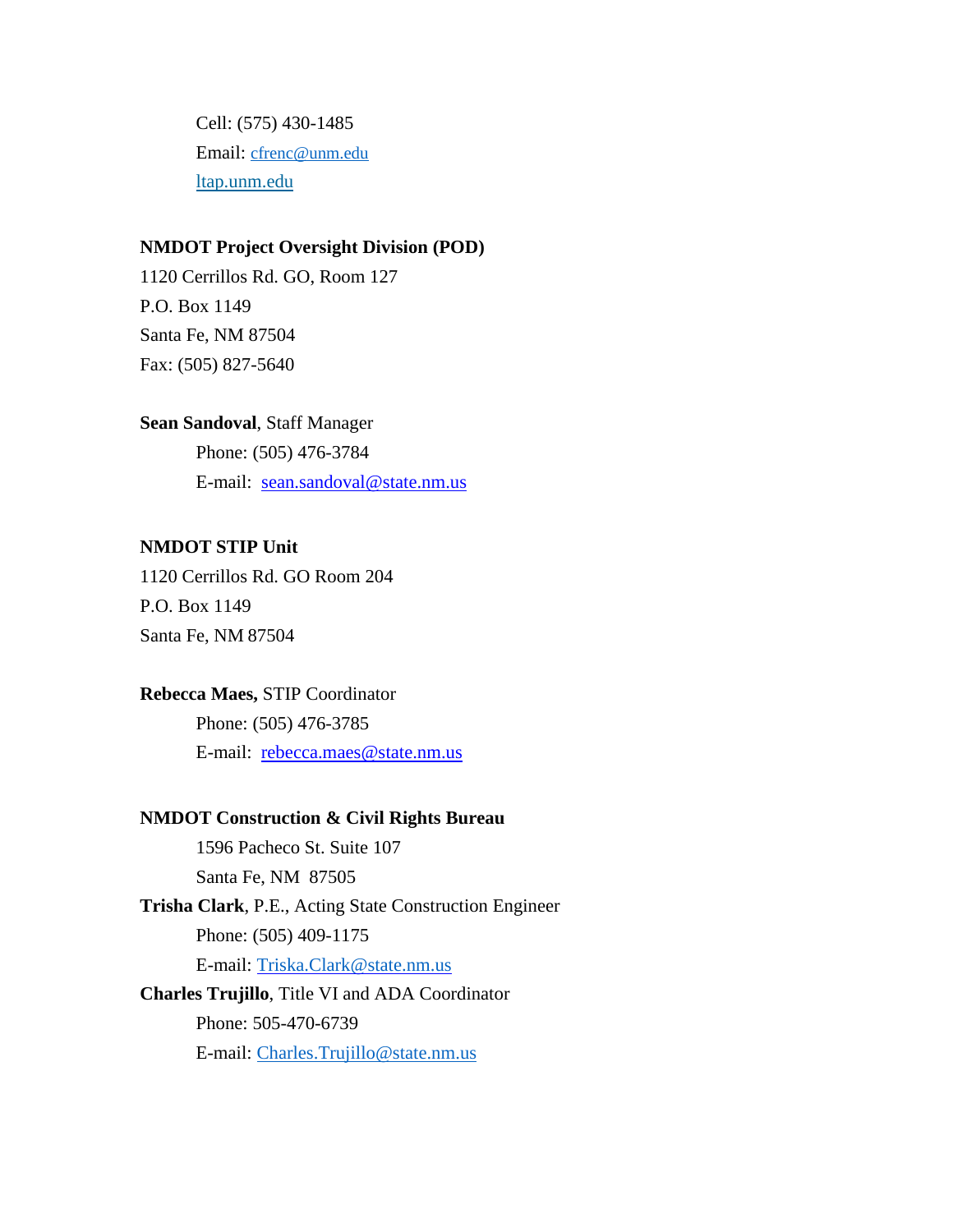#### **NMDOT Environmental Section**

1120 Cerrillos Rd. GO, Room 205 P.O. Box 1149 Santa Fe, NM 87504

**Blake Roxlau**, Environmental Section Manager Phone: (505) 827-5224 E-mail: [blake.roxlau@state.nm.us](mailto:blake.roxlau@state.nm.us) **William Hutchinson**, Landscape Architect Phone: (505) 827-6831 E-mail: [williams.hutchison@state.nm.us](mailto:williams.hutchison@state.nm.us)

#### **NMDOT Environmental Geology Section**

1120 Cerrillos Rd. GO Room 201 P.O. Box 1149 Santa Fe, NM 87504

**Audrey Moore**, Environmental Geology Section Manager Phone: (505) 827-1715 E-mail: [audrey.moore@state.nm.us](mailto:audrey.moore@state.nm.us) **Genevieve** Head Phone: (505) 469-1529 E-mail: [Genevieve.head@state.nm.us](mailto:Genevieve.head@state.nm.us)

### **NMDOT Transit and Rail Division**

1350 Alta Vista St. SB-4 P.O. Box 1149 Santa Fe, NM 87504 Phone: (505) 995-7880 Fax: (505) 827-5642

**David Harris**, Division Director Phone: (505) 827-5420 Cell: (505) 699-4350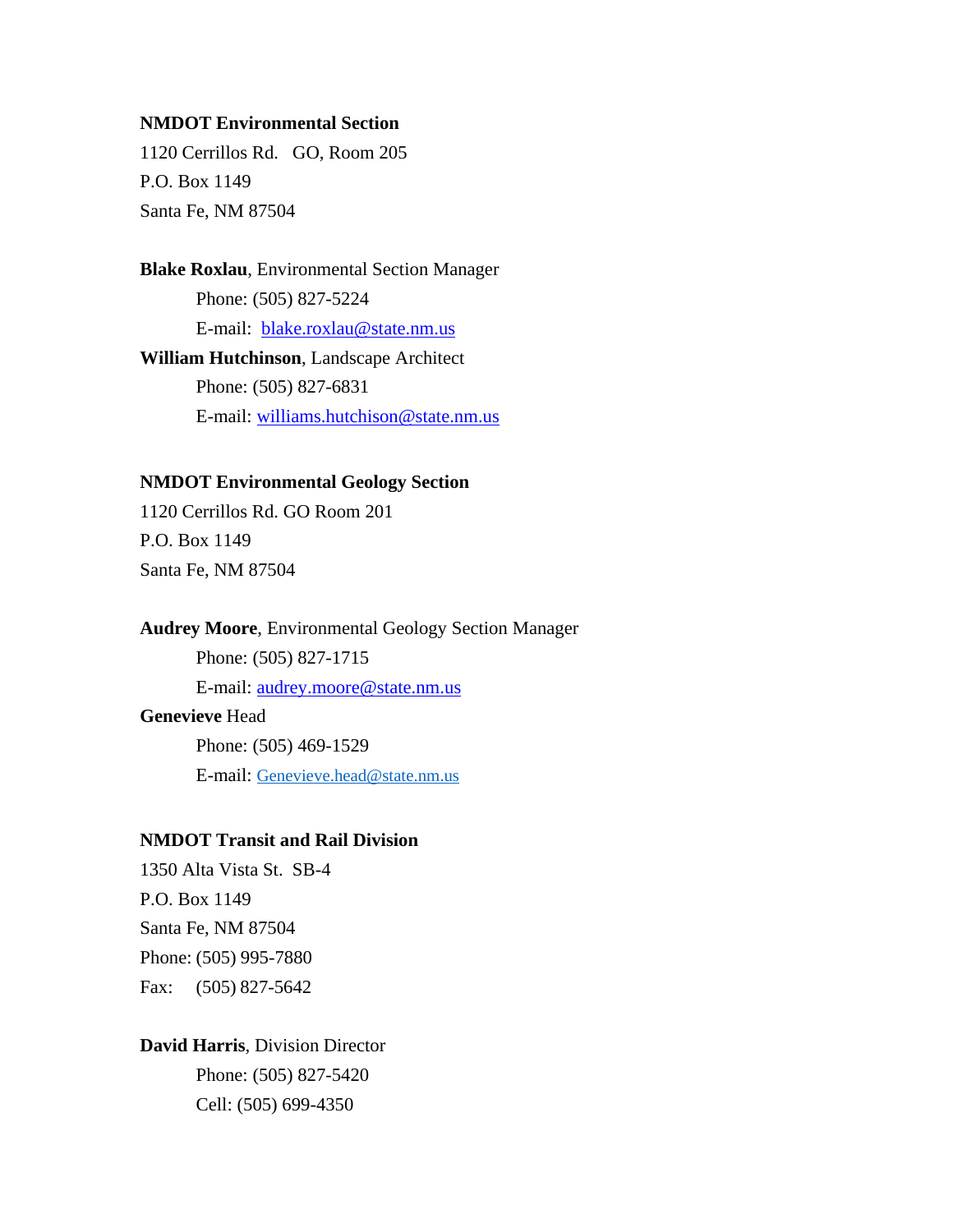E-mail: [davidc.harris@state.nm.us](mailto:davidc.harris@state.nm.us) **Bill Craven**, Rail Bureau Manager Phone: (505) 827-5263 Cell: (505)629-3982 E-mail: [william.craven@state.nm.us](mailto:william.craven@state.nm.us) **Kevin Olinger**, Transit Bureau Chief Phone: (505) 469-3595 E-mail: [kevin.olinger@state.nm.us](mailto:kevin.olinger@state.nm.us) **Robert Fine,** Rail Facilities & Permitting Manager Phone: (505) 827-5133 Cell: (505) 629-2830 E-mail: [robert.fine@state.nm.us](mailto:robert.fine@state.nm.us) **Deborah Bach,** Rural Transit Programs Manager Phone: (505) 827-5218 Cell: (505) 819-9112 E-mail: [Deborah.Bach@state.nm.us](mailto:Deborah.Bach@state.nm.us) **Gabrielle Chavez**, Transit Planning and Service Coordination Manager Phone: (505) 476-3741 E-mail: [gabrielle.chavez@state.nm.us](mailto:gabrielle.chavez@state.nm.us)

#### **NMDOT Transportation Districts with Tribal Entities**

#### **NM DOT District 1**

2912 E. Pine St. Deming, NM 88030 Phone: (575) 544-6530 Fax: (575) 546-0272

#### **NM DOT District 2**

4505 W. Second St. P.O. Box 1457 Roswell, NM 88202 Phone: (575) 637-7200 Fax: (575) 637-7217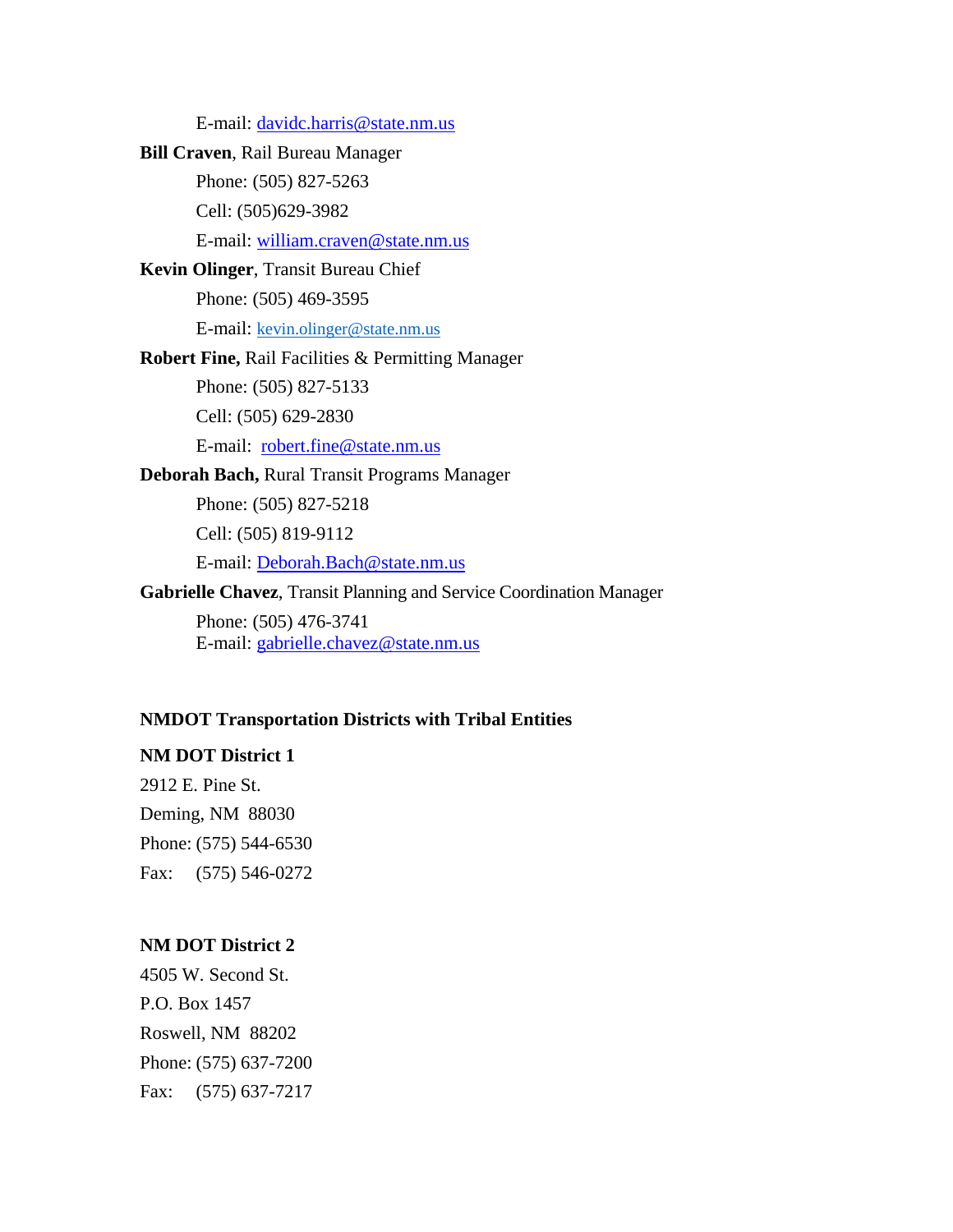#### **NM DOT District 3**

7500 Pan American Freeway NE Albuquerque, NM 87199-1750 Phone: (505) 798-6600 Fax: (505) 798-6663

#### **NM DOT District 5**

7315 Cerrillos Rd. P.O. Box 4127 Santa Fe, NM 87502 Phone: (505) 995-7700 Fax: (505) 827-9509

#### **NMDOT District 6**

1919 Piñon Dr. P.O. Box 2160 Milan, NM 87021 Phone: (505) 285-3200 Fax: (505) 285-3251

### **NMDOT Regional Design Divisions with Tribal Entities**

South Regional Division, Districts 1 and 2 750 N. Solano Dr. Las Cruces, NM 88001 Phone: (575) 525-7300 Fax: (575) 524-6060

Central Regional Division, Districts 3 and 6 7500 Pan American Freeway, Bldg. A NE P.O. Box 90940 Albuquerque, NM 87199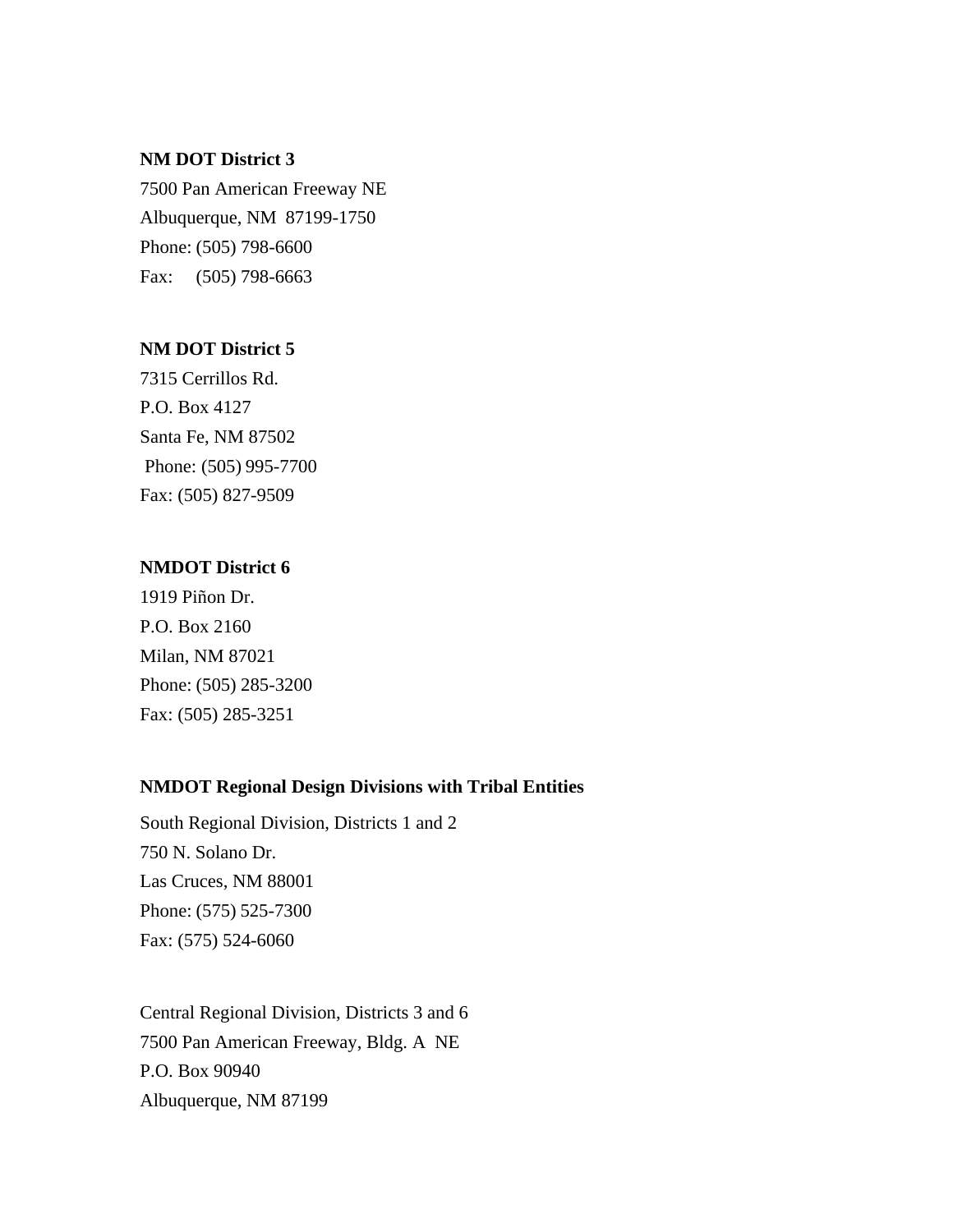Phone: (505) 798-6707 Fax: (505) 798-6706

North Regional Division, Districts 4 and 5 1120 Cerrillos Rd. GO Santa Fe, NM 87504 Phone & Fax: (505) 992-1053

#### **New Mexico Metropolitan/Regional Planning Organizations with Tribal Entities**

Mid- Region Metropolitan Planning Organization (MRMPO) Mid-Region Council of Governments 809 Copper Avenue, N.W. Albuquerque, NM 87102 Phone: (505) 247-1750 Fax (505) 247-1753

Santa Fe Metropolitan Planning Organization (SFMPO) City of Santa Fe 500 Market St, Suite 200 P. O. Box 909 Santa Fe, NM 87504-0909 Fax: (505) 955-6655

Mid-Region Rural Transportation Planning Organization (MRRTPO) Mid-Region Council of Governments 809 Copper Avenue, NW Albuquerque, NM 87102 Phone: (505) 247-1750 Fax: (505) 247-1753

Northern Pueblos Regional Transportation Planning Organization (NPRTPO) North Central New Mexico Economic Development District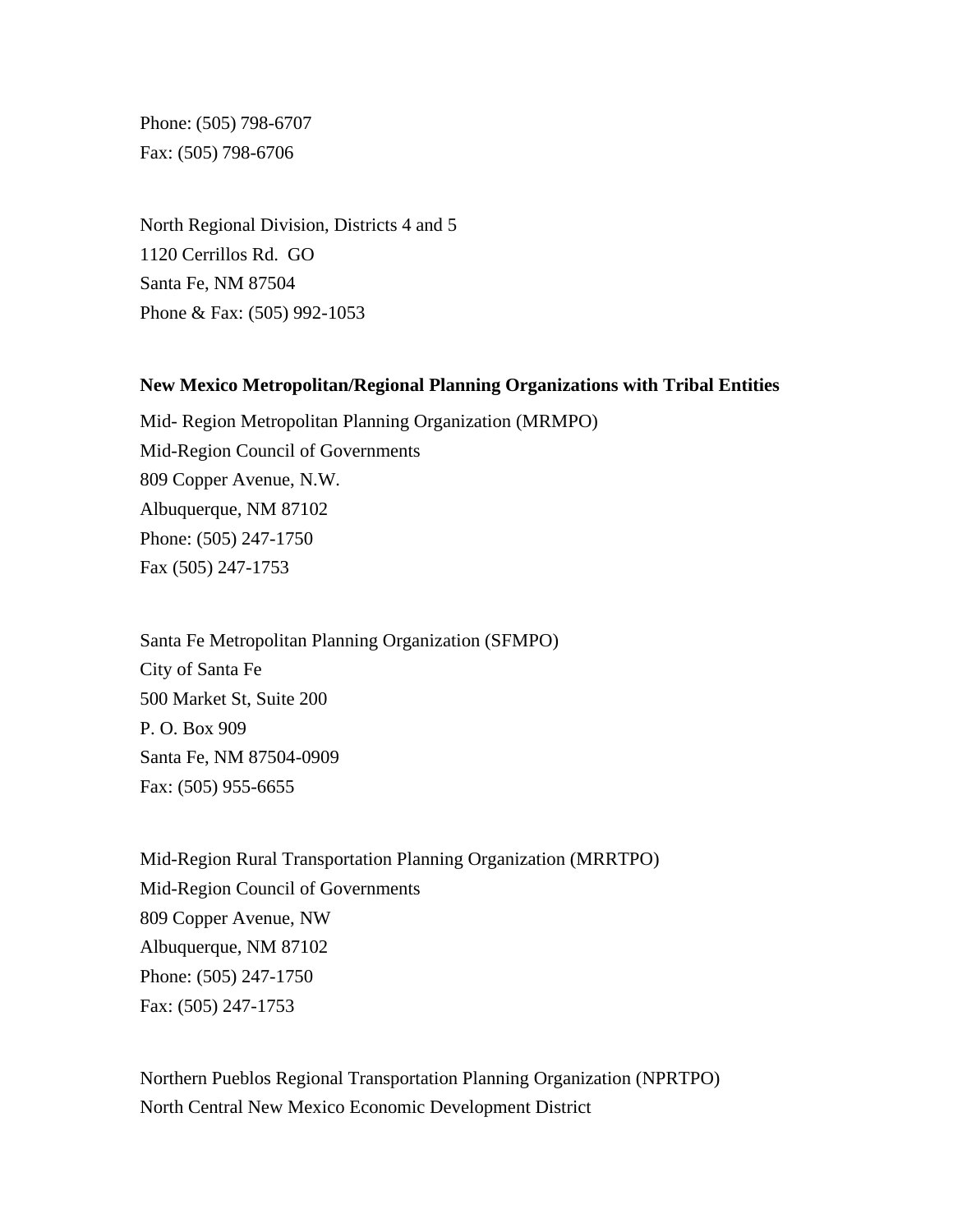P. O. Box 5115 Santa Fe, NM 87502 Phone: (505) 827-7313 Fax: (505) 827-7414

Northwest Regional Transportation Planning Organization (NWRTPO) Northwest New Mexico Council of Governments 409 S. Second St. Gallup, NM 87301 Phone: (505) 722-4327 Fax: (505) 722-921

South Central Regional Transportation Planning Organization (SCRTPO) South Central Council of Governments 600 Highway 195 – Suite D, P. O. Box 1072 Elephant Butte, NM 87935-1082 Phone: (575) 744-0039 Fax: (575) 744-0042

Southeast Regional Transportation Organization (SERTPO) Southeastern New Mexico Economic Development District/ Council of Governments 1600 SE Main, Suite D Roswell, NM 88203 Phone: (575) 624-6131 Fax: (575) 624-6134

#### **Federal Agencies**

#### **Federal Highway Administration - New Mexico Division**

4001 Office Court Dr. Suite 801 Santa Fe, NM 87507 Phone: (505) 820-2021 Fax: (505) 820-2040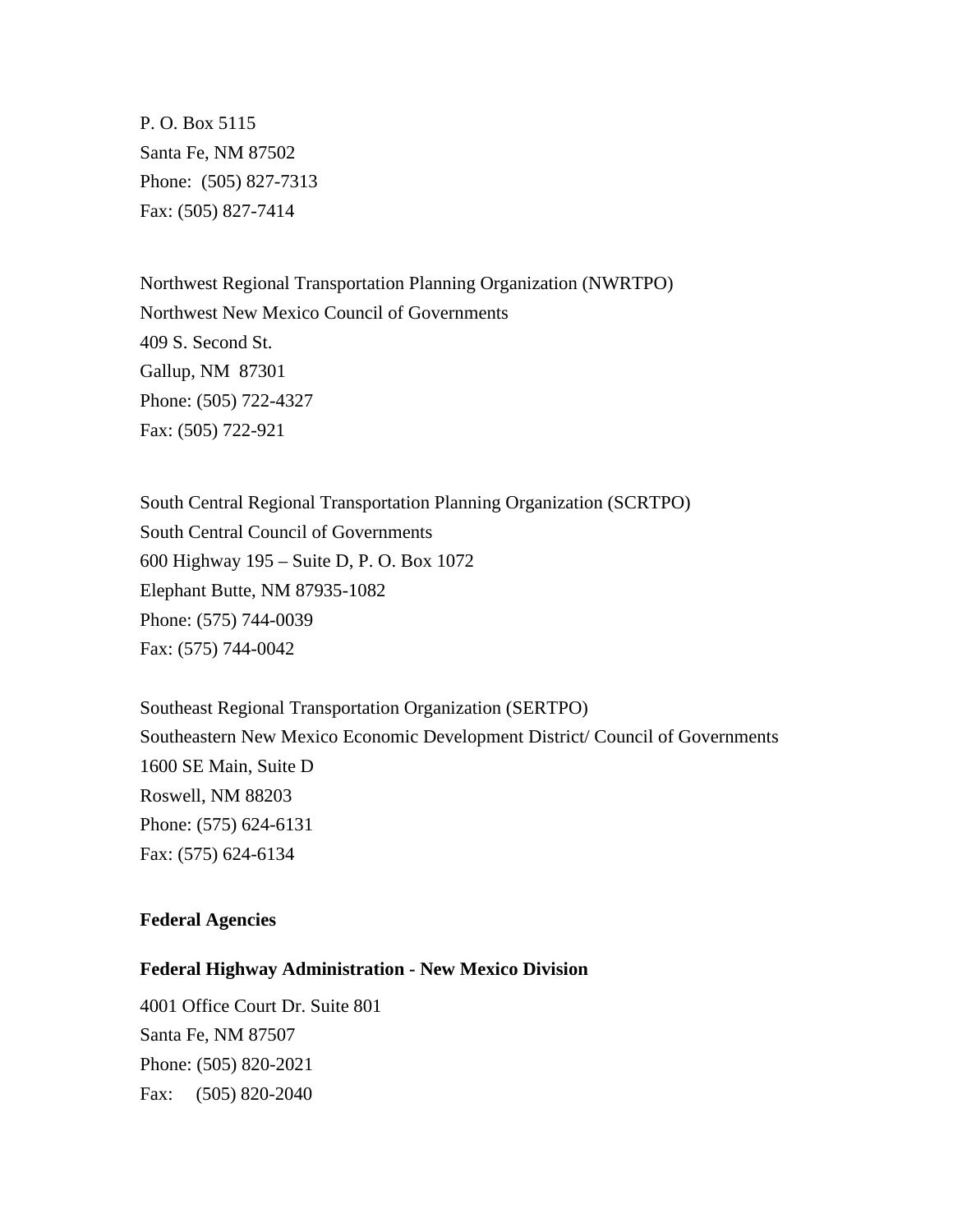### **Office of Federal Lands Highway**

Jolena A. Palau, P.E., TTP Tribal Coordinator Office of Tribal Transportation 4001 Office Court Drive, Suite 801 Santa Fe, New Mexico 87507 Phone: (505) 820-2029 Fax: (505) 820-2040

Email: [jolena.palau@dot.gov](mailto:jolena.palau@dot.gov)

#### **Federal Transit Administration – Region 6**

819 Taylor St. Rm. 14A02 Fort Worth, TX 76102 Phone: (817) 978-0550 Fax: (817) 978-0575

## **US-DOI-BIA-SOUTHWEST REGIONOFFICE**

Regional Director - Patricia Mattlingly 1001 Indian School Road, NW Albuquerque, NM 87104 Phone: (505) 563-3100 Fax: (505)563-3101 Email: [patricia.mattlingly@bia.gov](mailto:patricia.mattlingly@bia.gov)

BIA - SW Office of Tribal Transportation Ms. Angela Arviso, Regional Transportation Engineer Phone: (505) 563-3433 Email: [angela.arviso@bia.gov](mailto:angela.arviso@bia.gov)

## VII. **NMDOT Glossary of Terms and Acronyms**

- **(2040 Plan)** New Mexico 2040 Plan
- **(AADT)** Annual Average DailyTraffic
- **(ARRA)** American Recovery and Reinvestment Act
- **(BIA)** Bureau of Indian Affairs
- **(BPE)** Bicycle Pedestrian Equestrian
- **(BR)** Bridge Program
- **(BUILD)** Better Utilizing Investments to Leverage Development
- **(CMAQ)** Congestion Mitigation and Air Quality Improvement Program